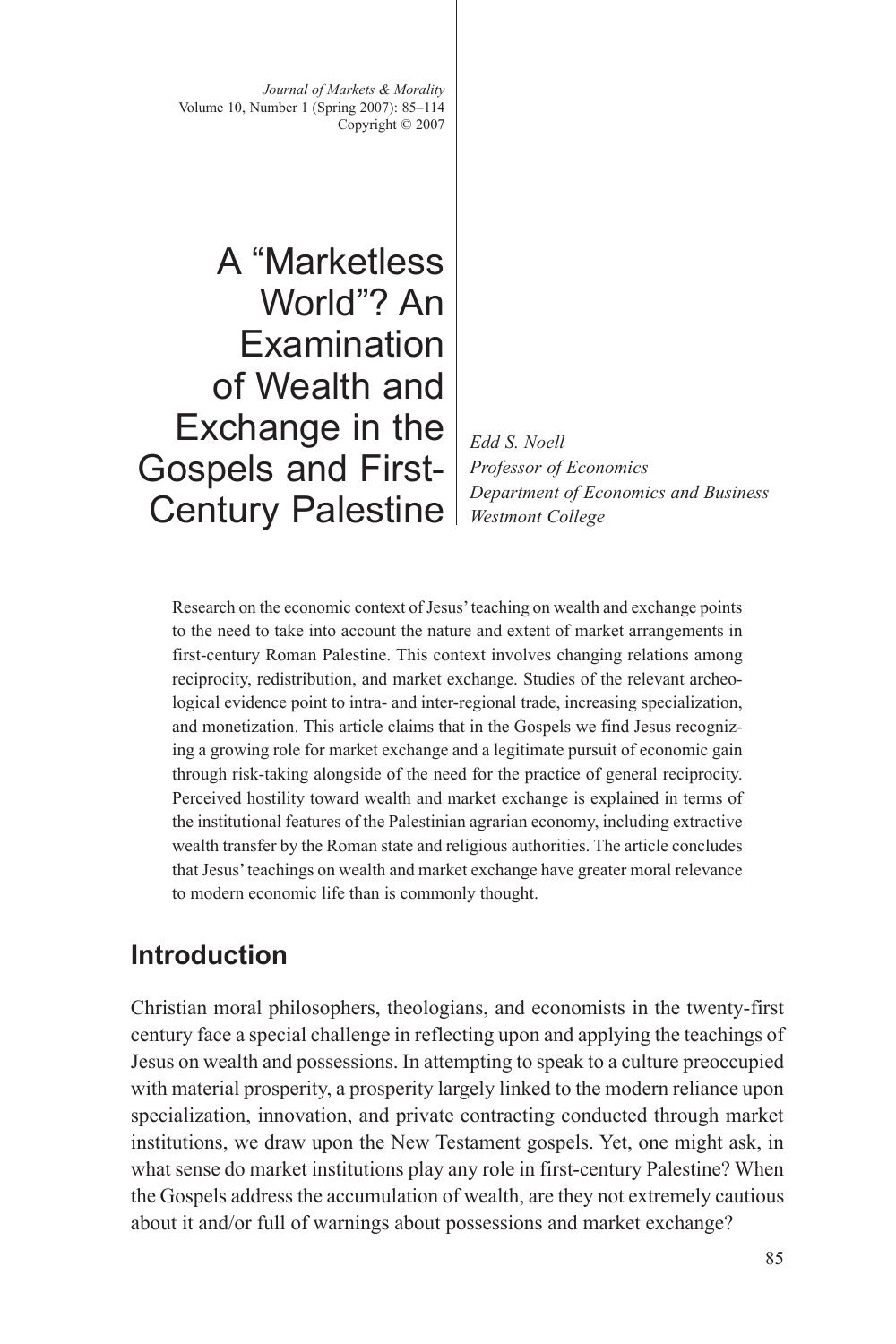Edd S. Noell

Certainly there are scholars who suggest that the Gospels offer little or no recognition of market-based allocation of resources (Kitsch 1998). Instead, the Gospel writers are said to address exchange and wealth within the context of an embedded economy grounded in reciprocity and redistribution. Drawing upon the work of Polanyi (1944, 1957), Carney (1973), Finley (1992), and others, particular studies have been helpful in applying the constructs of reciprocity and redistribution to examples in the teachings and ministry of Jesus on exchange of resources and/or products (Hanson and Oakman 1998, Oakman 1996). Several instances in which trade and obligation are better understood in terms of ritualized gift-giving and receiving (reciprocity) or the collection and distribution of goods by a central authority (redistribution) are highlighted in this literature. Making use of this analysis for understanding the economic context of first-century Palestine, Malina emphasizes the consequent difficulty of gleaning instruction on economic matters from New Testament teaching: "It would be impossible to utilize the biblical documents as directives in the contemporary world without tearing the social fabric of this world and replacing it with kinship as focal social institution and collectivism as personal orientation" (1997, 15; cf. Hanson and Oakman 1998; Malina 2001).<sup>1</sup>

In addition, some economists emphasize the dangers of wealth expressed in the Gospels and highlight Jesus' call for dispossession (Gordon 1989; Dodd and Gotsis 2000).<sup>2</sup> Likewise, among a group of New Testament scholars there is great weight put upon the spiritual difficulties for the disciple of Christ associated with possessions (Wheeler 1995), and, more forcefully, a perceived hostility toward wealth and market exchange, particularly in the Synoptic Gospels (Schmidt 1987).

 Any discussion of the Gospels' teaching on economic issues must take into account both the nature and the perceptions of economic institutions in antiquity. Halteman (2004) is correct in stating that we best comprehend scriptural teaching on wealth by recognizing "how ethical teaching in the ancient world was impacted by its understanding of economic concepts" (28). Certainly there is much value in recognizing the complexity of the warnings about wealth expressed in the Gospels and the institutional role played by reciprocity and redistribution. Less convincing are the arguments made that reciprocity and redistribution almost exclusively characterize the "marketless world" of ancient political economy. Unfortunately, no account of economizing behavior is drawn upon to explain these nonmarket forms of trade. It seems that a fuller account of the thrust of the gospel teachings on wealth and market exchange is needed.

This article argues that in the teachings of Jesus on wealth and exchange there is a growing recognition of market-based institutions. His teachings are cogni-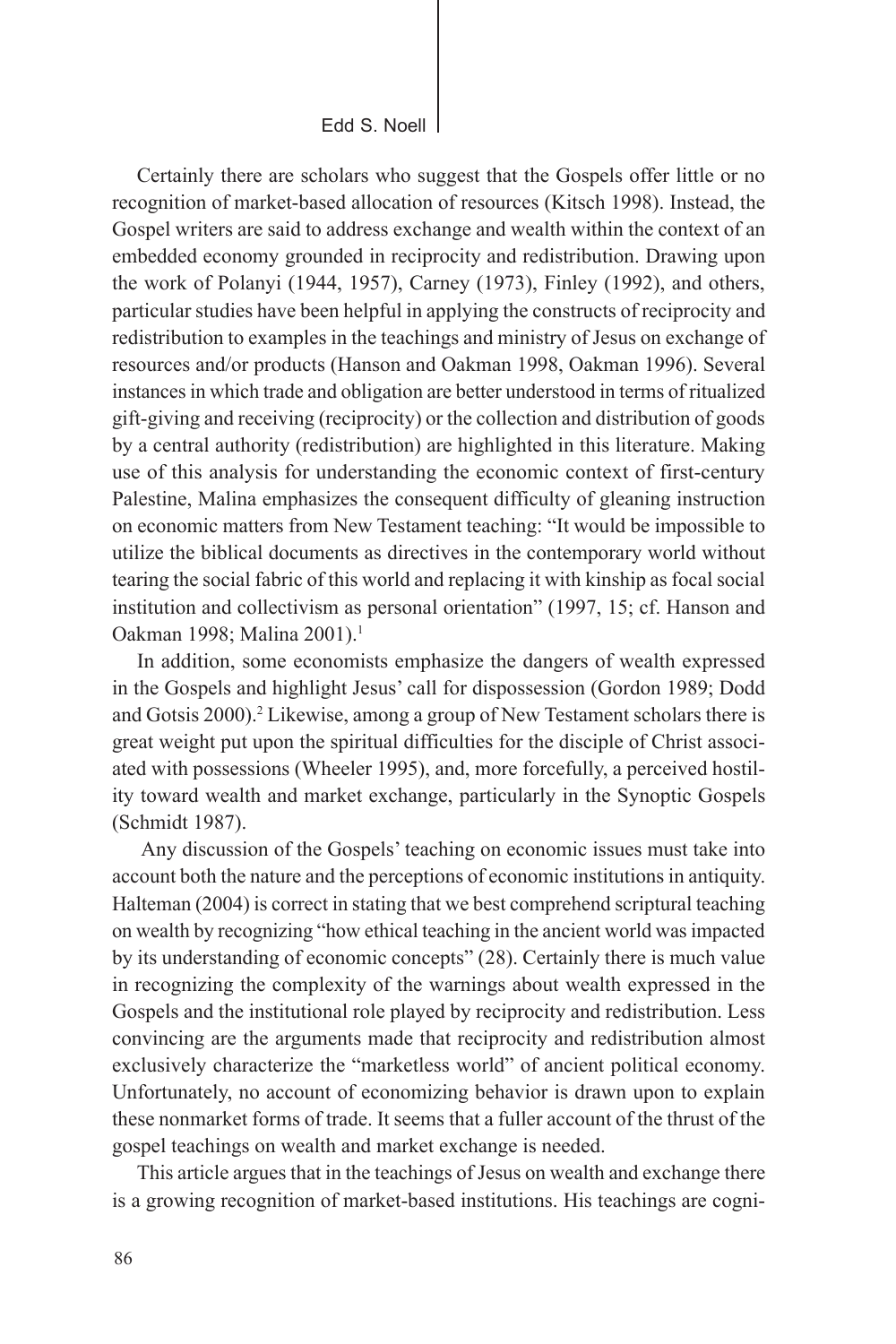zant of the relevance of several modes of exchange for all those he addressed in first-century Palestine. Relying on recent research on ancient economies and preclassical economic thought, this article contends that the backdrop for the gospel teaching on economic concerns involves changing modes of economic organization and institutions in first-century Palestine. Studies of the archeological evidence pointing to intra- and inter-regional trade, increasing specialization, and monetization (Freyne 1995a; 1995b; 1998) suggest that alongside the ancient perception of a world of limited goods there was a growing cognizance of the way in which market activity was supplanting reciprocity. A fuller comprehension of this evidence flows from a consideration of the nature and extent of price behavior in the early Roman Empire of which Palestine was a part.

Following the insights of Douglass North (1981), this article contends that the pursuit of economic gain characterized economic activity in ancient Palestine, but such a pursuit did not occur in a world without transaction costs. Accounting for the significance of transaction costs in explaining a range of forms of exchange in first-century Palestine provides a better framework for understanding and applying the gospel teachings. Moreover, Jesus recognized the growing role for market exchange alongside reciprocity in his teaching. This is reflected in the examples of the pursuit of economic gain through risk-taking in the literary and historical contexts of his parables as well as in particular encounters in his recorded ministry. Perceived hostility toward wealth and market exchange in the Gospels is explained in terms of the institutional features of the agrarian economy of firstcentury Palestine, such as the role of the Roman state and religious authorities in altering property rights through extractive wealth transfer (rent-seeking activity). Jesus' teaching related to dispossession and his stern rebukes of the wealthy are set in the broader context of his perspective on the moral dimensions of economic life. He does not set forth a categorical condemnation of market exchange as such. The article concludes that the first-century setting of the Gospels does not hinder our ability to apply their moral directives for contemporary economic life; indeed, Jesus' teaching on wealth and exchange speaks with more relevance in the twenty-first century than is commonly thought.

The article is organized into the following five sections. In section 2, there is an overview of the role of reciprocity and redistribution in ancient Palestine. The ways in which nonmarket exchange is relied upon are explained in terms of transaction costs. Section 3 discusses the economic changes in first-century Palestine that increasingly displaced reciprocity with market arrangements. It discusses these changes in terms of the evolving manner in which transaction costs were addressed in Palestine's agrarian economy. The role of the Roman state in extractive transfers is examined in section 4. It discusses how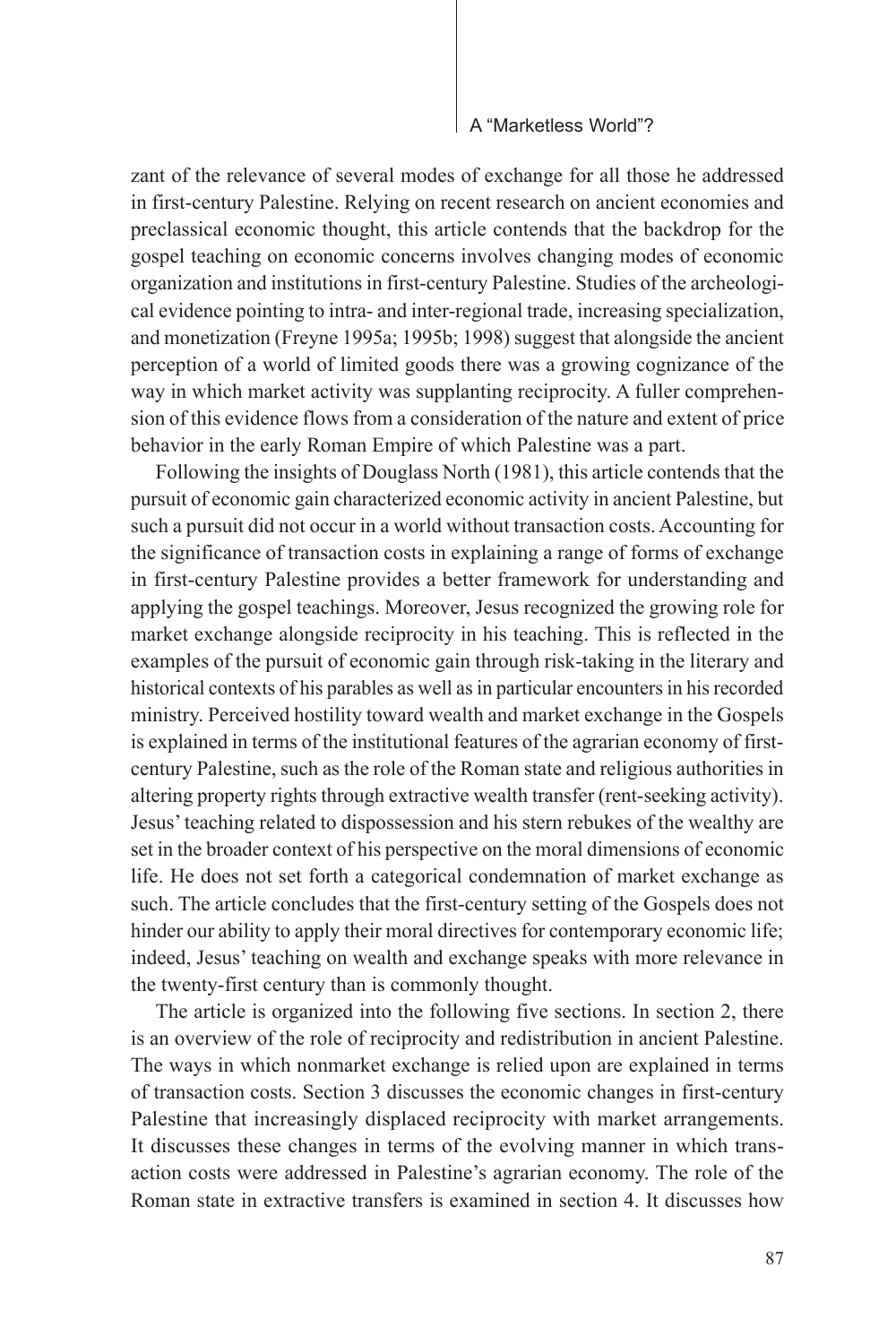redistributive activities account for perceived hostility toward wealth and exchange in the Gospels. Section 5 discusses the use of both market-based and nonmarketbased allocation concepts in several gospel passages. Here Jesus' teachings on wealth, occasions for dispossession, risk-taking, and the pursuit of economic gain are examined. In providing a conclusion, section 6 affirms the continuing relevance of Jesus' economic teaching for our day and raises possible directions for further research.

### **Reciprocity and Redistribution**

Any examination of the economic institutions prevalent in the Gospels should include the writings produced not only in ancient Palestine but also in other centers of civilization in and around the Mediterranean basin (Baeck 1994). Consider how Polanyi brought to bear insights from the framework of economic anthropology to the ancient Eastern Mediterranean economies. While recognizing the practice of market exchange, he emphasized instead the significance of customs, traditions, and religious norms that were embedded in these economies. These norms of social relationships governed the economic activity of the individual to the extent that Polanyi would claim that "he does not act so as to safeguard his individual interest in the possession of material goods; he acts so as to safeguard his social standing, his social claims, his social assets" and thus "the economic system will be run on noneconomic motives" (1944, 46). Polanyi suggested that for premodern economies, order in production and distribution of goods and services was ensured by the twin behavioral principles of reciprocity and redistribution (1944, 47) rather than market exchange, that is, trading relationships based on prices established through supply and demand.<sup>3</sup> He asserted that "individual acts of barter or exchange—this is the bare fact—do not, as a rule, lead to the establishment of markets in societies where other principles of economic behavior prevail" (1944, 61). Following Polanyi, Oakman (1996) claims that markets "played only a limited role in the economic affairs of premodern societies. There, economic activities were always socially restrained or constrained" (128). That is, economic activities were embedded in social relations and governed by reciprocity, which is "characterized by formal dyadic contracts—social give-and-take—within household and village. A gift accepted implies an obligation owed" (1996, 129). Gift exchange is personal, in contrast to "*commodity exchange*, which is impersonal" (Stansell 2002, emphasis in original). Malina adds that this principle of reciprocity can be seen as "perhaps the most significant form of social interaction" in the ancient world. Unlike modern market exchange, which often entails some form of enforcement mechanism,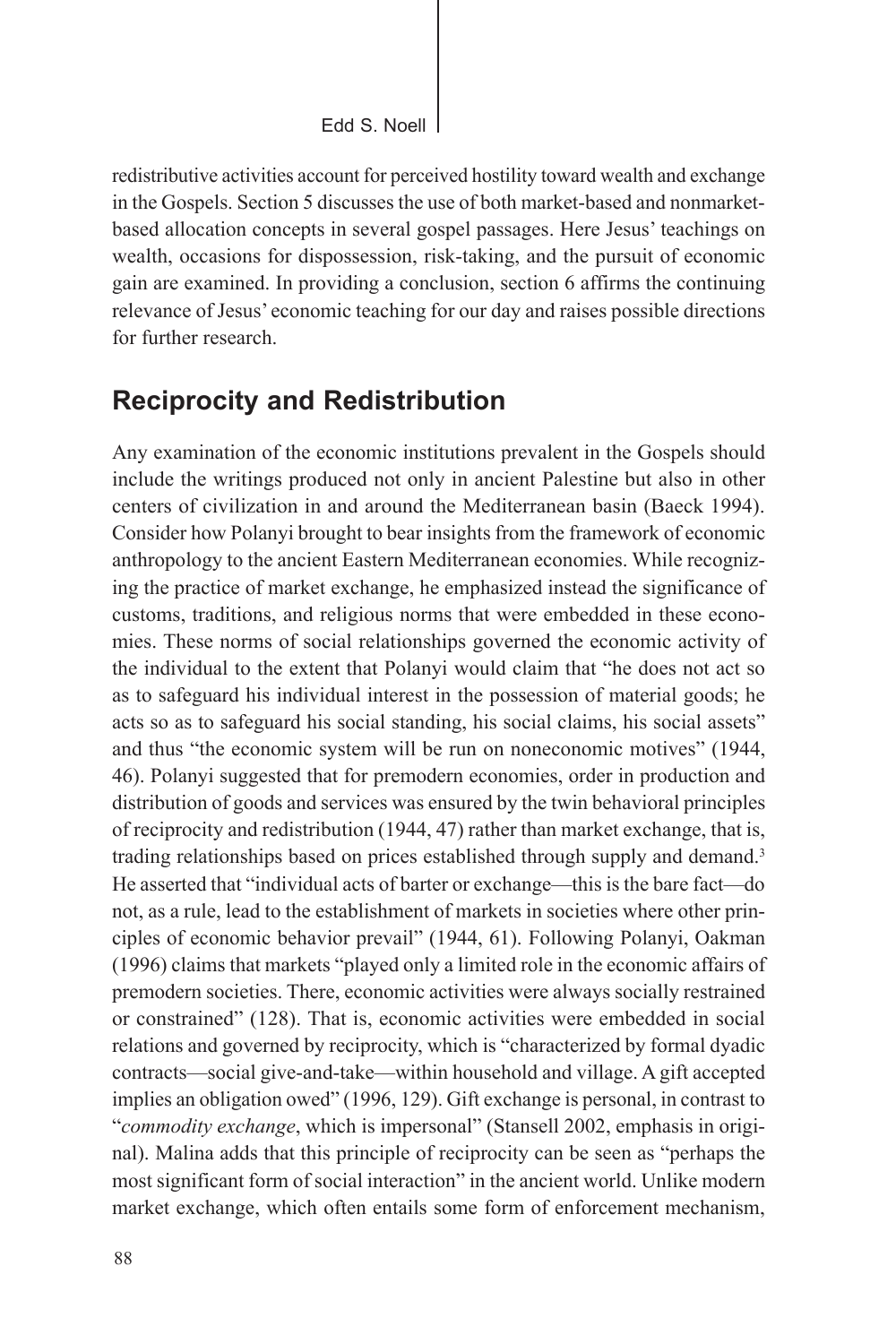reciprocity "is a sort of implicit, nonlegal contractual obligation, unenforceable by any authority apart from one's sense of honor and shame" (2001, 94).

Economists recognize the role of obligation in trade and the significance of the absence or presence of an enforcement mechanism. Since "an essential precondition for price-making markets is the existence of well-defined and enforced property rights over the good or service to be exchanged," when transaction costs (the costs of delineation of the property rights or their enforcement) exceed the benefits, there will likely be nonmarket allocation of the good or service, as is the case with reciprocity (North 1996, 162). To be more precise, reciprocity entails standardized prices. Rates of exchange are set by custom for grain, wine, olives, grapes, and other ancient-Mediterranean products. In reciprocal exchanges, prices do not "vary in response to economic conditions" (Temin 2001, 172). Instead, status drives economic relations such as exchange rates; social obligations need to be met through the exchange of goods and/or services.

Along with standardized prices, scholars have suggested that a reciprocal exchange system is largely based on payment in kind. Bargaining is said to be largely absent, and the scope of exchange is understood to be inherently limited. Polanyi (1944) found that in antiquity "the idea of profit is barred; higgling and haggling is decried; giving freely is acclaimed as a virtue; the supposed propensity to barter, truck, and exchange does not appear" (49). Reciprocity meant that exchange would not be driven by the desire for gain but motivated by provision for the household; as North observes, Polanyi argued that "exchange and trade does not necessarily imply economic motivation" (1996, 160). Describing the significance of trading goods in kind, Hanson and Oakman claim: "Peasants, concerned as they are about provisioning the household, prefer to exchange real goods (ordinary barter). Within the household or village, exchanges are either general (borrow now, repay sometime) or balanced reciprocity (borrow now, repay shortly)" (1998, 124). In addition, the prevalence of barter limited the ability of the trading area to expand. Polanyi sought to counter the notion that "individual acts of barter lead naturally to the rise of local and then wider markets." Due to the significant governing exchange forms of reciprocity and redistribution, "the extent of the market had no automatic tendency to widen" (Hejeebu and McCloskey 1999, 291).4

Hand in hand with the prevalence of reciprocity was the perception that the ancients lived in a world of limited good. Contending that "productive capital was not part of the biblical writers' perspectives" (2004, 32), Halteman highlights the significance of a zero-sum game mentality that underlies attitudes toward wealth accumulation. This is reflected in biblical warnings focused on consumption wealth rather than capital wealth, the latter being a concept not recognized until at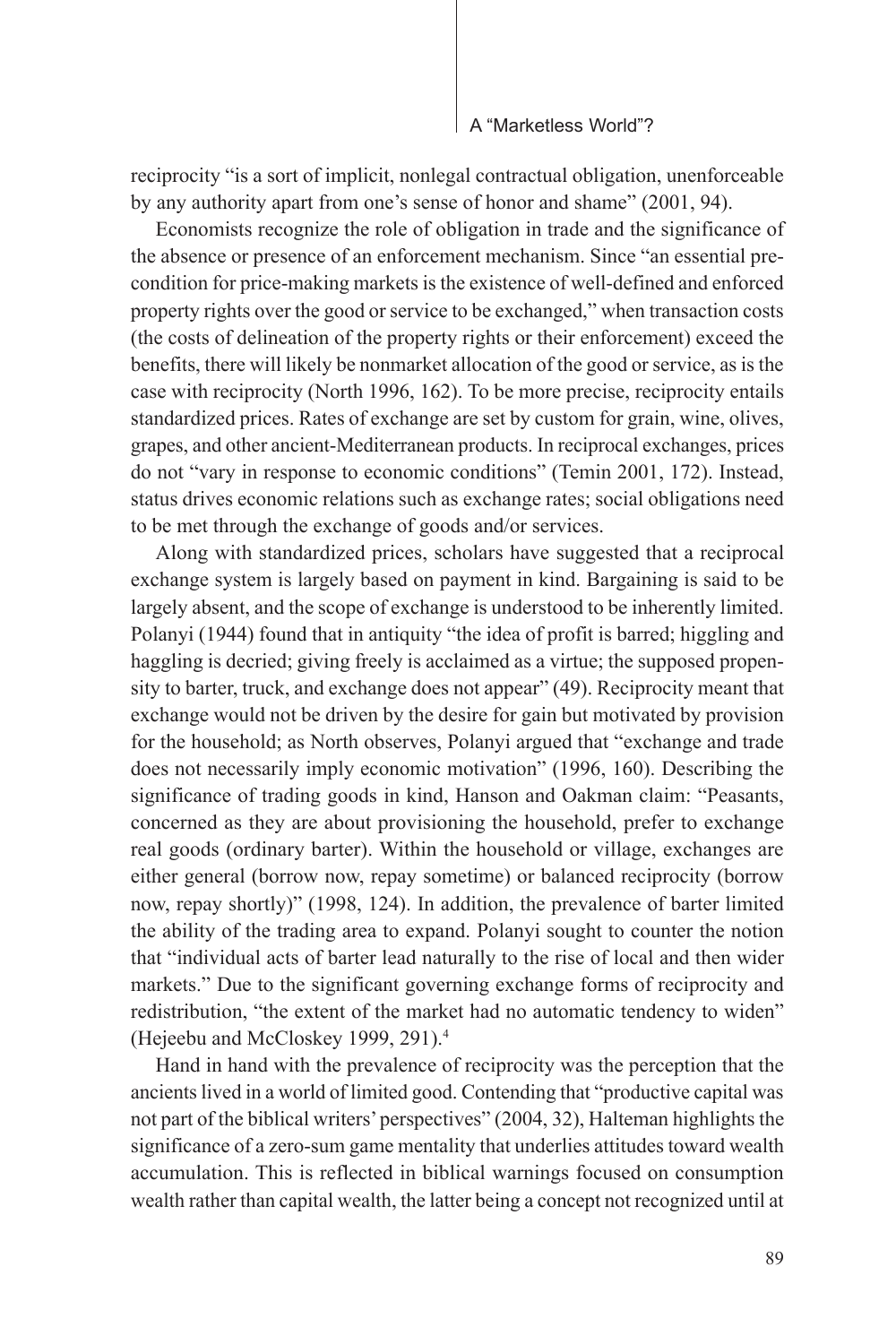least fourteen hundred years later (Halteman 2004, 28). The zero-sum worldview of antiquity stands in contrast to modern perceptions of the widespread benefits of productive capital and was the basis of moral outrage against the wealthy in the ancient world, as Perkins observes:

In order to understand the moral condemnation of the piling up of such resources by the rich, it is necessary to distinguish between surplus in a modern economy and excess wealth in the ancient economy. Surplus wealth produced in a modern, capitalist economy is perceived as available to participants at various levels of individual wealth, social status, and power or influence.… In the ancient world, which must be described as a limited-goods economy, all of these elements—power, honor, material goods, and even personal freedom—are in a fixed and limited supply. Consequently, if one person increases his or her share of such goods, someone else loses. (1994, 47)

The limited good worldview seemed to particularly characterize the economic perceptions of first-century Palestinians. Malina explains that it applied beyond material possessions:

… the people presented in the pages of the New Testament would see their existence as determined and limited by the natural and social resources of their village, their preindustrial city, their immediate area and world, both vertically and horizontally. Such socially limited and determined existence could be verified by experience and lead to the perception that all goods available to a person are, in fact, limited. Thus extensive areas of behavior are patterned in such a way as to suggest to one and all that in society as well as in nature—the total environment—all the desired things in life, such as land, wealth, prestige, blood, health, semen, friendship and love, manliness, honor, respect and status, power and influence, security and safety—literally all goods in life—exist in finite, limited quantity and are always in short supply. (2001, 89)

Given that respect and status were seen to be finite, the drive to preserve social standing was reflected in exchange patterns, which in turn reflected particular relationships among family and friends. Perkins elaborates on the pattern of organization:

the limited-goods society is organized in terms of personal relationships which bind persons together as family, as friends, and as patron and client. Both friendship and patronage relationships can be inherited. Patterns of exchange, whether economic or in some other form of assistance or nonmaterial goods like honor, are determined by the nature of the relationship between the persons involved. (1994, 48)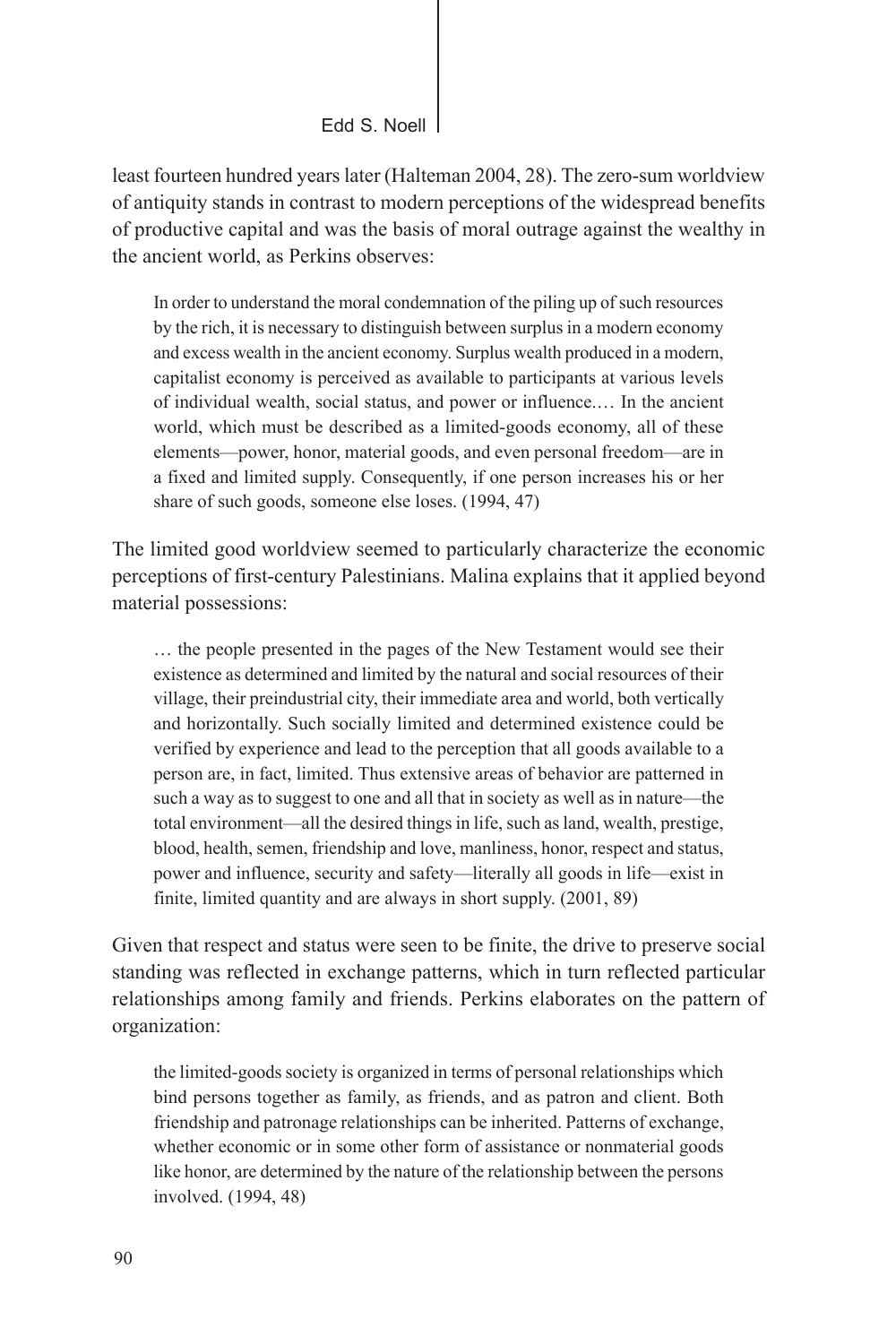Both the friendship and the kinship relationships brought with them reciprocal obligations regarding a household's possessions.

The mutual aid associated with reciprocity was manifest in first-century Palestine's agrarian economy. Archeological evidence suggests that a typical, single-land size for a peasant was on average from six to nine acres. On such a small piece of land "many engaged in mixed farming in an effort to meet the family's basic dietary requirements—vines, olives and grain" (Freyne 1995b, 609). In Jesus' day, the realities of an uncertain dependence upon agriculture were reported to be unavoidable: "The Synoptic Gospels devote much attention to the processes of planting seed, harvesting fruit, grinding grain, eating bread. Sometimes there is a surplus to gather into barns. Sometimes it is a matter of bare subsistence …" (Stambaugh and Balch 1986, 68). A surplus allowed for commodities to be gained through trade. Yet reciprocity required that a family member or kin to draw from their surplus to provide sustenance for others who had experienced an inadequate crop. Gift giving as a personal element of exchange characterized economic practices toward friends as well. This practice was widely understood in the ancient Mediterranean world according to New Testament scholars Achtemeier, Green, and Thompson, who contend that "economic sharing was embedded in social relations. To share with someone without expectation of return was to treat them as kin, as family. Conversely, to refuse to share with others was tantamount to relating to them as though they were outside one's community" (2001, 172).

While one does not have to accept Polanyi's characterization of ancient individuals as essentially heedless of gain, there is still explanatory value in the heuristic notion of reciprocity for understanding trade in antiquity. Reciprocity is a form of nonprice allocation that can be understood in the light of transaction costs. North describes the economic significance of small-scale trade in antiquity, when personal kin relations characterize exchange and "people have an intimate understanding of each other." Personal relations in effect keep transaction costs relatively low:

Small-scale village trade exists within a "dense" social network of informal constraints that facilitates local exchange, and the costs of transacting in this context are low. (Although the basic societal costs of tribal and village organization may be high, they will not be reflected in additional costs in the process of transacting). (1991, 99)

Thus, North affirms that "reciprocity societies can be considered as a least-cost trading solution where no system of enforcing the terms of exchange between trading units exists" (1996, 165).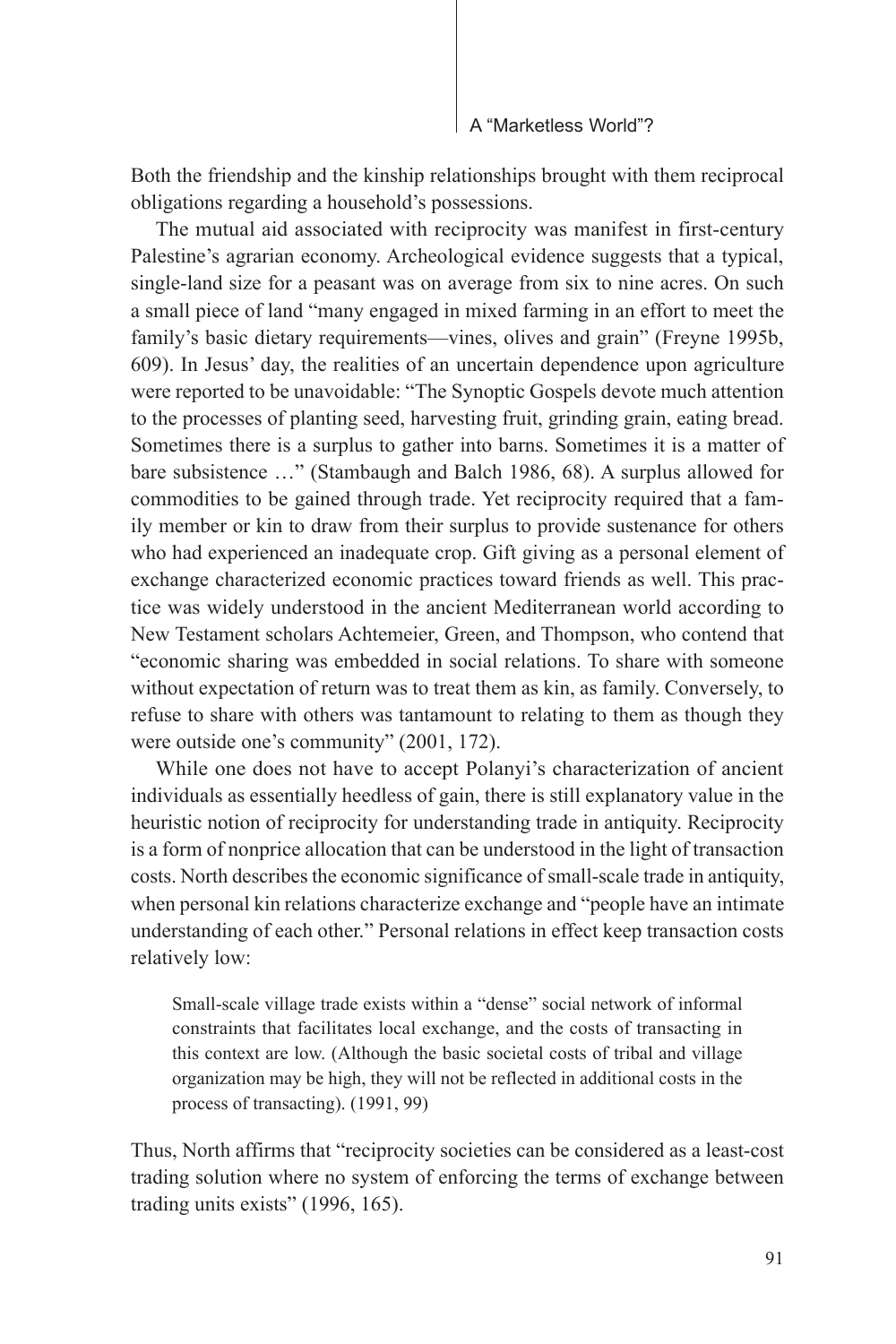Polanyi identified the other dominant element in ancient concepts of exchange as redistribution. Redistribution involved the collection of produce in a central location for storage, display and distribution (1944, 47–48). Malina observes that the centralized collection of produce by "the rich man who seeks to found his security upon economic self-sufficiency and a large estate" (Luke 12:20) was labeled as the actions of a fool and could be seen as part of redistributive economy (1997, 10). However, more often, taxation by the state and religious institutions stood out as redistributive mechanisms mentioned in the New Testament; redistribution meant "the politically or religiously induced extraction of a percentage of local production, the storehousing of that product, and its eventual redistribution for some political end or another" (Oakman 1996, 129). In Palestine, redistributive institutions included Roman taxation as well as the tithe and payment at the temple (Oakman 1996, 129). In Palestine and elsewhere around the ancient Mediterranean world, redistributive practices also involved wealthy individuals (often but not always associated with the power of the state) who seized land from subsistence farmers who defaulted on their loans. As Rae observes, in line with zero-sum game thinking, these practices generated strong doubts about the legitimacy of acquiring and accumulating wealth: "The wealthy were viewed with suspicion and great emphasis was placed on the potential temptations of becoming wealthy, because the ancient world had so few morally legitimate avenues to acquire wealth" (2002, 7). We will explore the connections between various redistributive practices and Jesus' teachings on wealth in light of the concurrent growth of market institutions during the time of the Gospels.

Consideration of the interaction between redistributive institutions and market-based allocation is part of an analysis of the role of transaction costs in explaining key institutional features of the agrarian economy of first-century Palestine. First, we must consider the rise of market activity and its ramifications during the period in which the Gospels are set. This will allow us to examine the interaction between market exchange and particular redistributive institutions in the Gospels.

## **Growth of Market Activity in First-Century Palestine**

A significant amount of recent research suggests that market exchange increasingly operated alongside nonmarket trading institutions in first-century Palestine. We now turn to recognize the ways in which price-making markets operated so that market "trade competed with other means of distributing food, goods and metals in the ancient world" (Hopkins 1983, x). The intervention of Roman authority was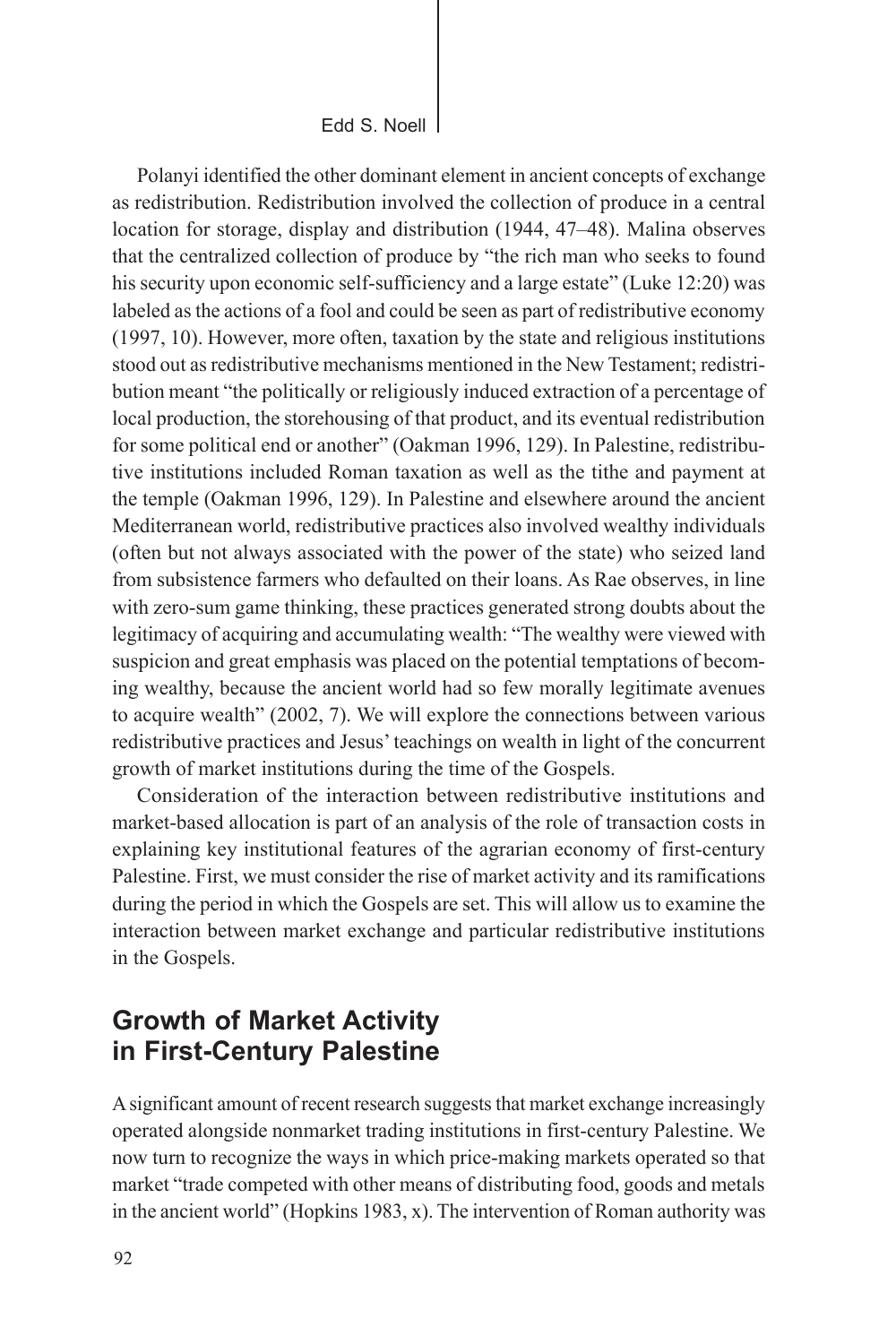significant in shaping the interplay among reciprocity, redistribution, and market trade. For example, consider the widening of trade under Roman rule once the Republic ended through civil wars and was replaced by the Principate:

[While] various types of exchange, ranging from reciprocal (i.e., barter) to redistribution (state controlled) were operative in antiquity, often side by side within the same region  $\dots$  it does seem more probable that some free trading did occur, at least on an inter-regional basis, and that the emergence of the Principate was a considerable stimulus to more long-distance trading also. (Freyne 1995a, 37)

Evidently, the reign of the Caesars extended the rule of law in Roman territory and provided a significant enforcement mechanism for the terms of exchange.

Furthermore, the role of market prices and price movements in the Roman provinces in the eastern Mediterranean region needs to be examined. Temin contends that there is "ample evidence of extensive market prices and exchanges in the Principate" (2001, 176) for there were a range of forms of market-established prices in the Roman Empire: "Tenants paid rent on their apartments in Rome, employers paid wages to free workers and rent for slaves, travelers paid for food and drink for themselves and their animals" (2001, 173). In addition, Temin demonstrates that price movements in fact affected the allocation of resources in grain and other foodstuffs. For trade in the city of Rome itself, the shipping of goods across the Mediterranean, and exchange between Roman provinces in Egypt and northern Africa with other parts of the Empire, "there were enough market transactions to constitute a market economy … [so that] markets in the early Roman Empire typically were equilibrated by means of prices" (2001, 170).<sup>5</sup> Throughout the Roman Empire, the growth of trade is reflected in legal developments governing market exchange and the practice of bargaining.<sup>6</sup>

The extent to which market exchange became dominant in first-century Palestine under Roman rule is suggested by research pointing to growing intraregional and inter-regional market trade. There were numerous transactions in the Palestinian village markets in animals, land, slaves, and agricultural produce; as Safrai notes, these were transactions "between households, and supplementary to their regular occupations or pastimes" (1994, 231). There seemed to be less selfsufficient household activity dependent on exchange at fixed rates occurring.

Galilee in particular is illustrative of the spread of market exchange in Palestine. It stands out in a first-century source such as the Gospels for its pattern of "references to markets, village traders, and laws to do with buying and selling," a pattern that also continues in later rabbinic sources (Freyne 2004, 31). Furthermore, Galilee's geographical placement is economically significant among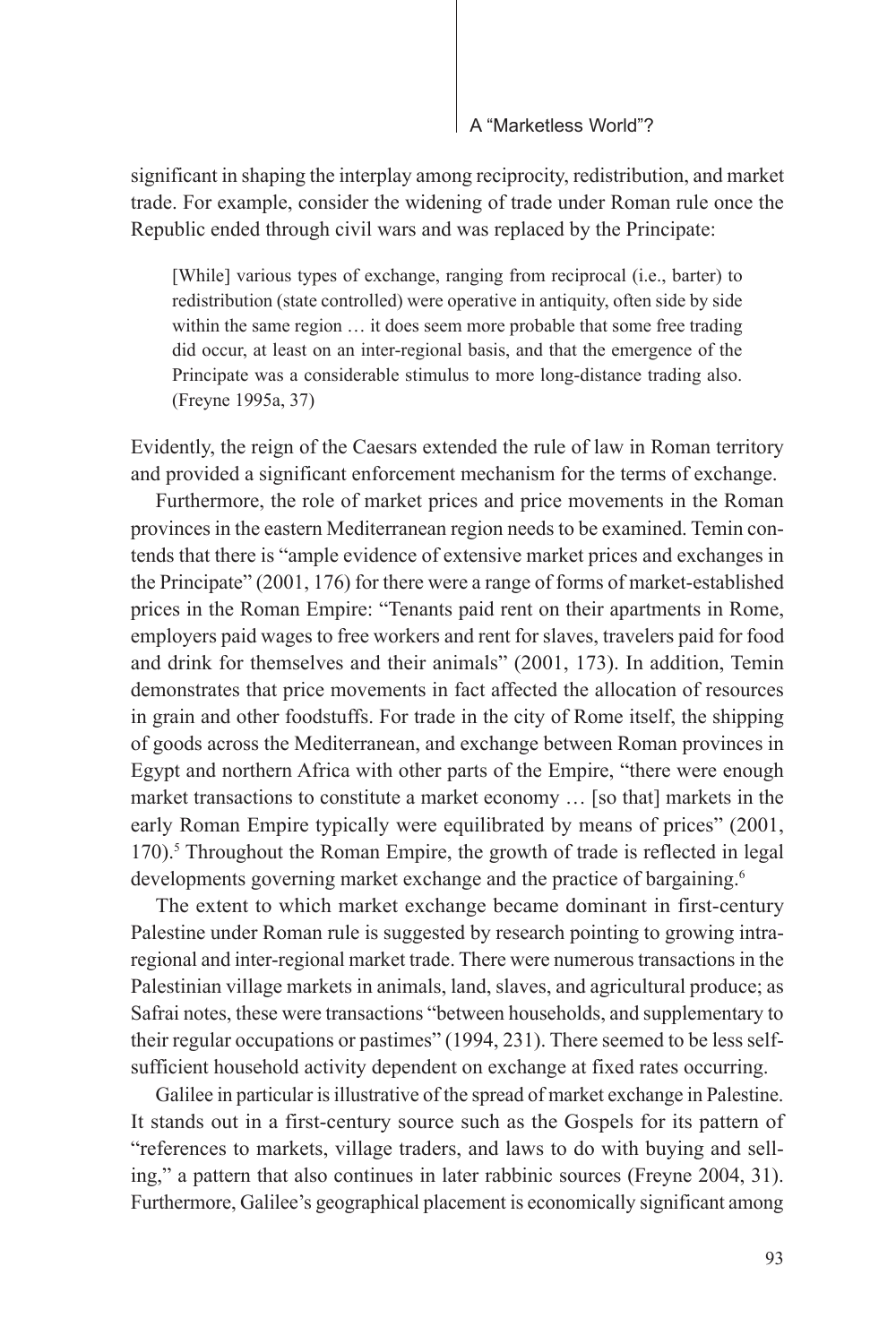the Roman provinces in the region. Freyne points to Galilee's location "as the hinterland of the great Phoenician coastal trading centers of Tyre and Sidon, as well as Ptolemais/Acco." Freyne expands upon the significance of Galilee as a trade center:

This gave it immediate access to the sea-lanes that were so important for availing of the more extended opportunities for trading which the hellenistic age provided. Equally, caravans of traders and merchants going to the east had to pass through or around Galilee. It seems legitimate to infer that the material evidence from a later period in terms of coins, ceramics and glass-ware, which have been found in the Upper Galilean sites, are indicative of older patterns of contacts through trade, which did not at all signify cultural or religious assimilation. (1998, 156)

Added evidence is provided by archaeological work that has uncovered remains of a significant infrastructure supporting economic activity around the lake of Galilee. Freyne notes that "archaeological surveys around the lake have uncovered the remains of many breakwaters, anchorages, harbours, storage pools and the like from the Roman period" giving evidence of a "high level of commercial activity" (1995a, 35). Perkins observes that the evidence of an expanding population and "extensive building projects" points to Palestine as having "a flourishing economy" in Jesus' day. (1994, 51)

The rise of a thriving market economy in Palestine was associated with technological change,<sup>7</sup> the development of a number of trades and increasing specialization in agriculture. Handicrafts such as tannery and pottery took some people away from the land (Applebaum 1976, 680–81; Perkins 1994, 51), as did the growth of a fishing industry. At the same time, an olive industry developed in Palestine, especially in Galilee. The production of olives grew as "climatic and soil conditions in upper Galilee seem to have been particularly suited for their cultivation, though they were cultivated in lower Galilee also" (Freyne 1995a, 34).

Momentum toward growth of a market-based allocation accelerated under Herod Antipas, the Roman tetrarch over Galilee. The market of ancient Palestine was not limited to the *agora* or public space central to Roman towns; rather it signified a more complex exchange arena in which "supply and demand meet to the mutual benefit of buyers and sellers" (Freyne 1995a, 29). Freyne posits that "the reign of Antipas represented a particularly significant moment for Galilee in the development of this demand/supply network …" (1995a, 29). Under Antipas, market exchange was no longer confined to very local trading. The evidence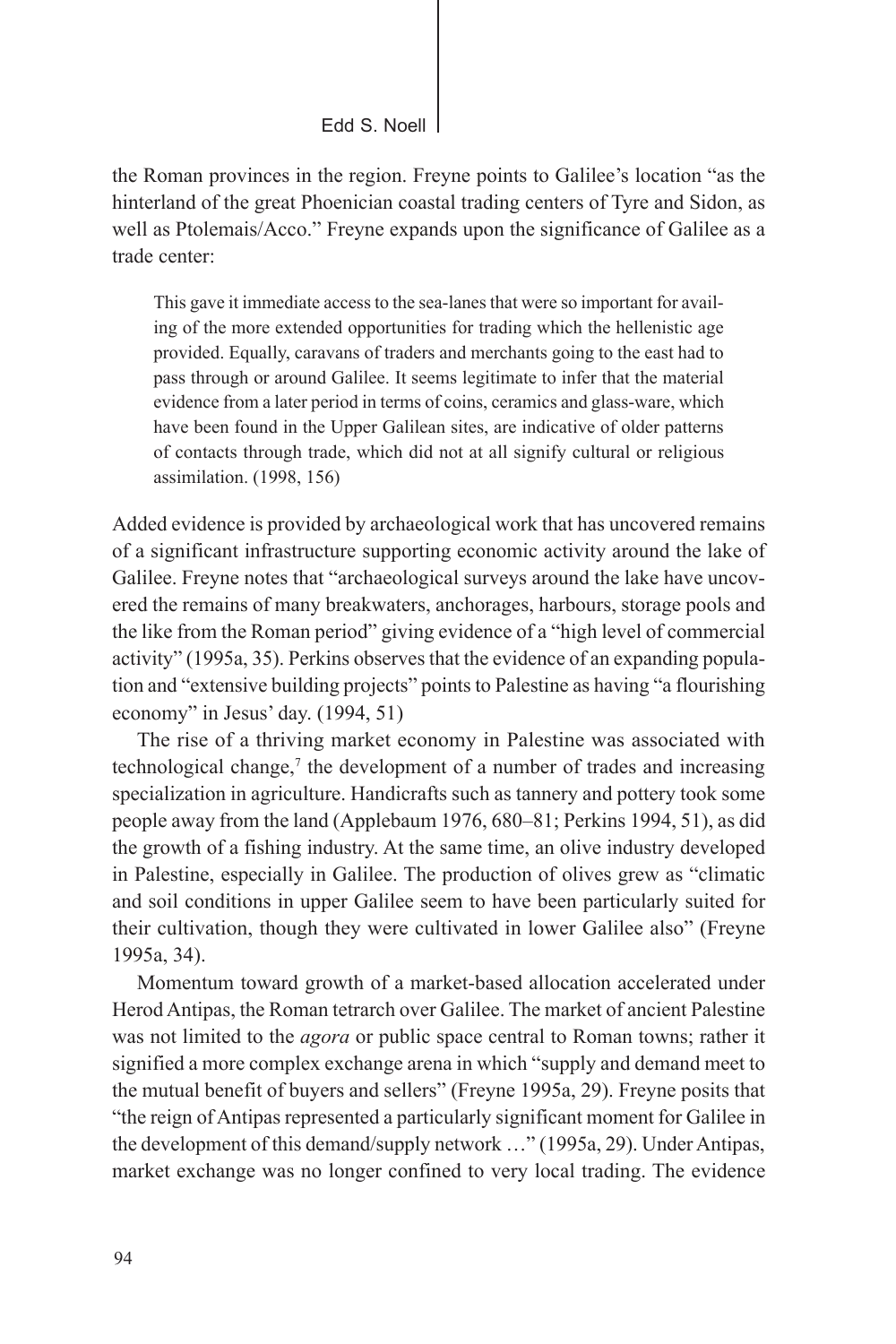of growth in the pottery industry based on regional specialization adds further credence to this notion:

This pattern of considerable specialization at various centres based on locally available raw material (black clay is mentioned in the rabbinic sources) or produce (as in the case of the fish industry) confirms the impression that larger market conditions rather than purely local needs were operative in Galilee and that many Galileans, not just the inhabitants of the two main Herodian centres, had adapted to the changes. (Freyne 1995a, 36)

The two main Herodian centers were Sepphoris and Tiberias with their attendant settlements. It has been speculated that, prior to his public ministry, Jesus as a builder (*tekton* in Mark 6:3) from nearby Nazareth was employed in the construction efforts at Sepphoris. Whatever the validity of this speculation, these projects generated greater output and spurred the movement toward more intense agrarian cultivation, which operated on an increasingly larger scale in Galilee, as demonstrated by archaeological evidence from the two settlements. Herod Antipas' efforts at building Sepphoris and Tiberias contributed significantly to an emerging market economy in first-century Palestine:

The changes in the economic conditions involved in the building of two new centers such as Sepphoris and Tiberias should not be underestimated, since these projects involved demand for labor, materials, development of roads, water systems, and the introduction of some skilled craftsmen into the region. These in turn must have acted as further spurs for attitudinal changes. The new settlements increased the demands for basic food supplies for their inhabitants, thereby stimulating the rural economy also. (Freyne 1995a, 36–37)

Increased demand for agricultural products spurred efforts toward specialization in the use of Palestinian land. Rabbinic thought in the period expressed opposition to specialization, providing further evidence of a widening division of labor.<sup>8</sup>

Specialization in use of the land had wide-ranging consequences for patterns of production, exchange, and distribution. With the widening of the market due to the development of Sepphoris and Tiberias as "centers of commerce between rural and urban populations" (Riches 1996, 388), both intensive and extensive cultivation increased, thus making small Galilean peasant farming less feasible. While there is some debate over the extent of specialization that occurred in firstcentury Galilee, the evidence seems to suggest that "there was an appreciable move away from small family run holdings in which reciprocity was still the basic mode of exchange, toward a situation of land use as a revenue-generating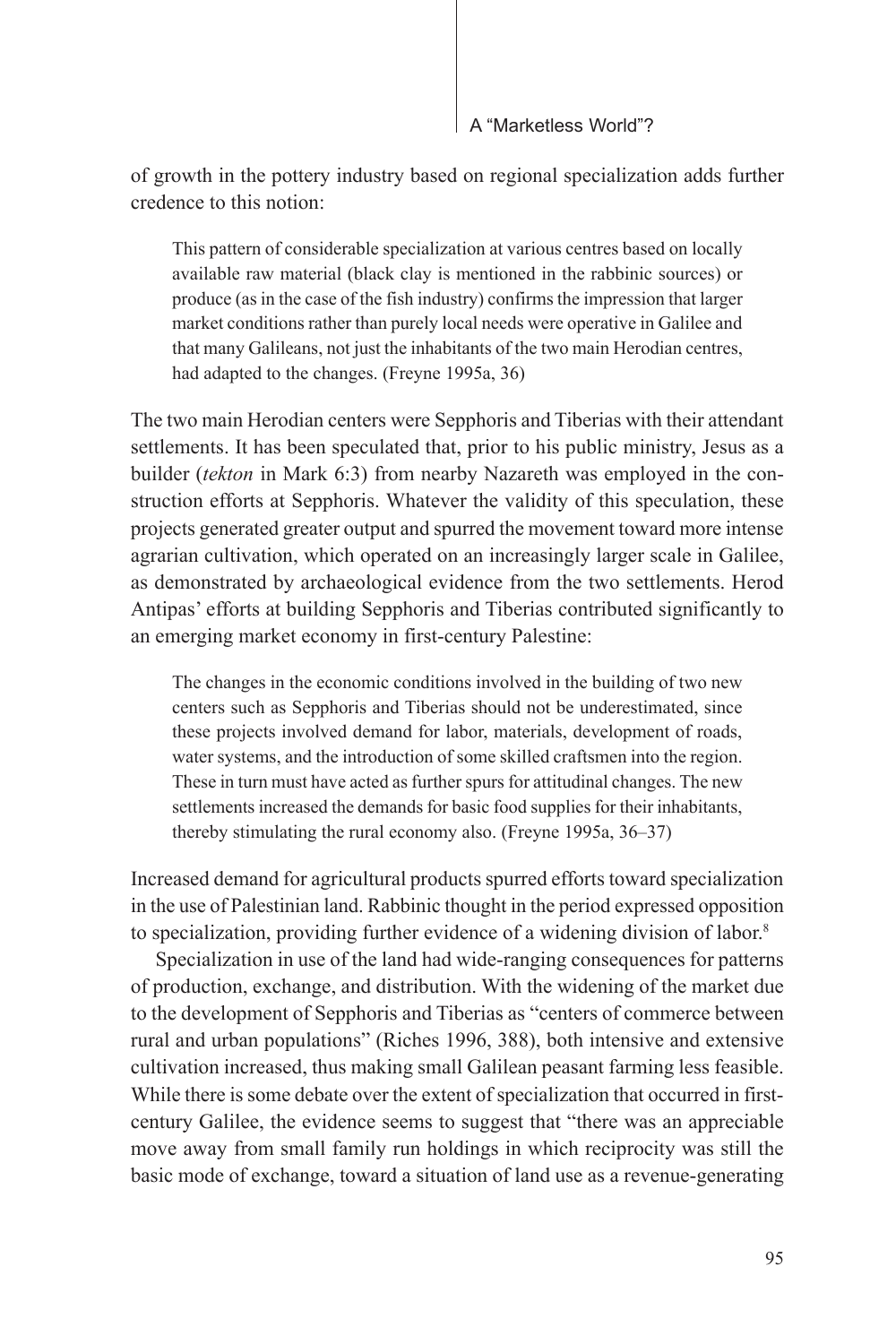resource" (Freyne 1998, 107). Freyne explains how market exchange increasingly supplanted reciprocity:

In an agrarian economy specialization would mean a shift in land-owning patterns from small, family-run farms to larger estates in which the tenants would work the estate, often for an absentee land-owner under a manager, receiving a subsistence living in return for their labour. In a developing economy where surplus production is necessary in order to maximize profits such estates make it possible to have increased production and specialization in various crops and to develop a rational and monetized economy. (1995a, 33)

Monetization increasingly supplanted barter as the reliance on market-based allocation grew.

The use of coinage as a means of payment was not new to first century Palestine. Safrai observes that "tens of thousands of coins have been discovered in the course of excavations in Palestine" (1994, 302), reflecting usage going back several centuries. Yet, there is a pattern by the first century of a growing intraand inter-regional trade, specialization, and spread of a price-based transactional mode that greatly extended the reliance on money, as Freyne observes:

As a medium of exchange money had been in operation in Palestine at least from the Persian period, as is evidenced by the famous *yehud* coins. Succeeding overlords, Ptolemaic and Seleucid, as well as the Hasmonean rulers, had minted their own coins, in part for personal propaganda reasons but also to facilitate intra- as well as inter-regional exchange … Moreover cities such as Tyre, Ptolemais and Scythopolis struck their own coins from the Hellenistic age and these were current in Palestine also. The large Jewish Diaspora in Egypt, Syria, Asia Minor, Mesopotamia and the western Mediterranean cities meant that there was bound to be a steady flow of people to and from the homeland, requiring goods and services, inevitably contributing to a greater supply of money in the economy generally. (Freyne 1995a, 38)

The transaction costs associated with barter are reduced through the use of a generally accepted medium of exchange. Certainly, the New Testament notes the pervasive spread of coins as the means of payment and the displacement of barter among all income levels in Palestine. Freyne observes that

The Synoptic Gospels testify, in their different ways, to the fact that money was widely used in everyday transactions, even by the poor. This would point to the fact that the use of money had penetrated right through the society and was now the standard form of exchange even among the day-labourers, widows and other marginalized people. (1995a, 41)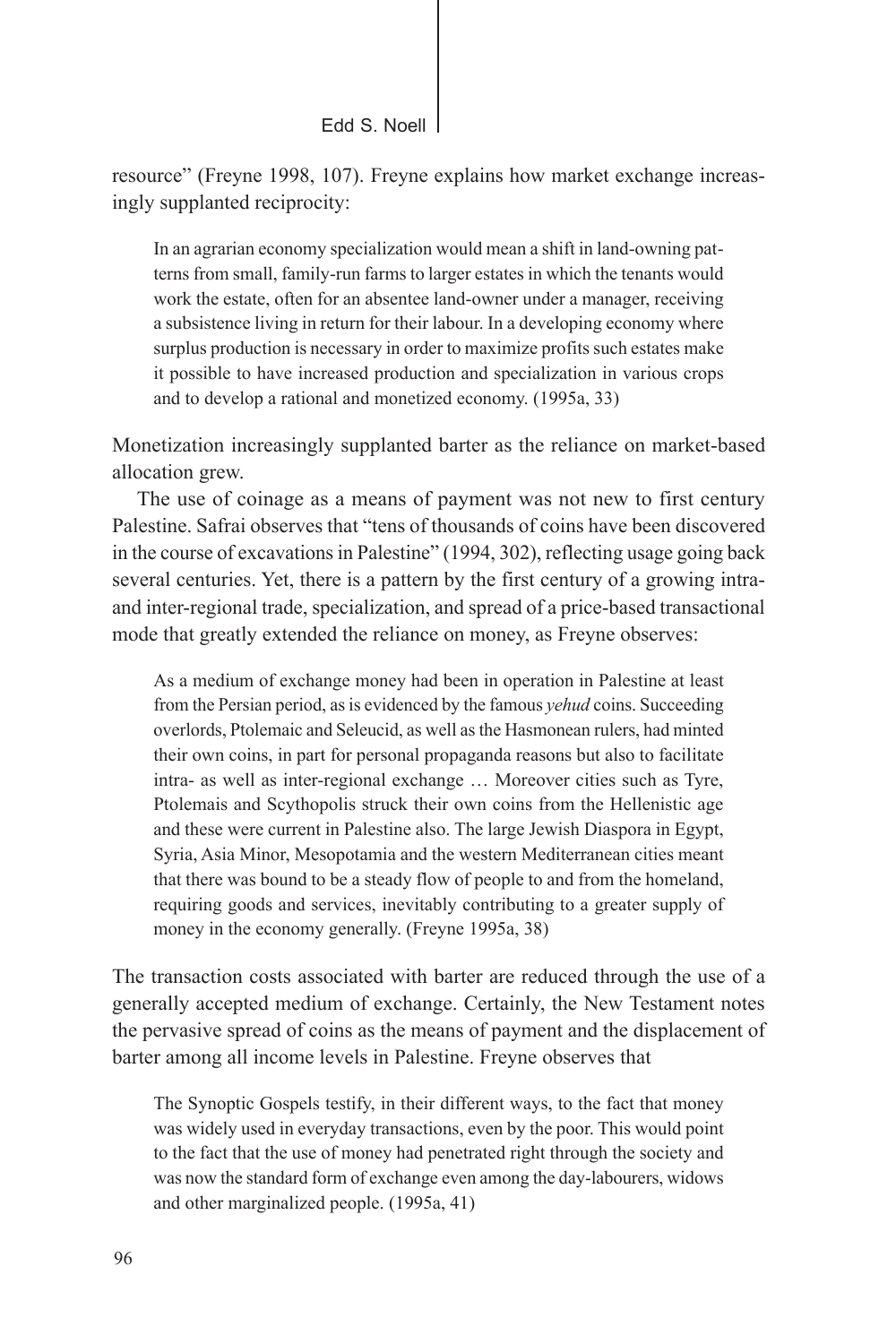Through adoption of a generally accepted means of payment, lower transaction costs enable markets to widen and the benefits of a more extensive division of labor to be realized. Yet, some scholars contend that the move to monetization by the Roman authorities made many Palestinians worse off. Where Palestinian peasants had been accustomed to barter in practicing reciprocity, now they were required to use bronze coins for paying taxes and making other transactions:

Village exchanges are now "converted" into the form of balanced reciprocity accountable in money. Peasant villagers can no longer routinely trade real goods in a informal barter economy. Thus the political authority can better assess agricultural production and maximize tax income. (Hanson and Oakman 1998, 124–25)

Certainly the usage of a standard coin facilitated easier taxation in Palestine, and of course, the requirement of payment in coinage is a means for any State to ensure its widespread adoption. Jesus recognized the requirement to pay Caesar in the form of a denarius with Caesar's inscription (Matt. 22:19–22). Nonetheless, one could reasonably argue that the fact that there is virtually no mention of barterbased reciprocity among the sayings of Jesus suggests that "people are presumed to have money for purchasing necessities or to meet other emergencies (Mark 6:36–38, Luke 10:35)" (Freyne 1995a, 41).9

It also has been argued that the displacement of reciprocity withdrew a safety net for lower income groups in first-century Palestine. Small landholding peasant farmers had relied on reciprocal exchange and standardized rates for transactions. Yet increasingly, prices for agricultural products and other goods began to vary with changing economic conditions. As discussed previously, the small landowner would be especially vulnerable when a natural disaster or bad harvest occurred; without the protection of reciprocal benefits, the peasant was subject to the vagaries of market conditions. Freyne suggests that in this situation "the reciprocal system of exchange with its in-built concerns for all members of the extended household or clan is more favorable to the poor than is the market economy which functions in favor of the ruling elite and their administrative retainers" (1995b, 609). As will be argued in the next section, redistributive mechanisms functioned in Palestine to the benefit of a small group who benefited from the power of the Roman state.

In general, then, there is evidence of a rising conflict between reliance on reciprocity and the growth of market institutions that were regulated and manipulated for the benefit of the Roman state and its benefactors. The struggling peasant farmer in first-century Palestine faced some difficult options. Blomberg describes the possibilities: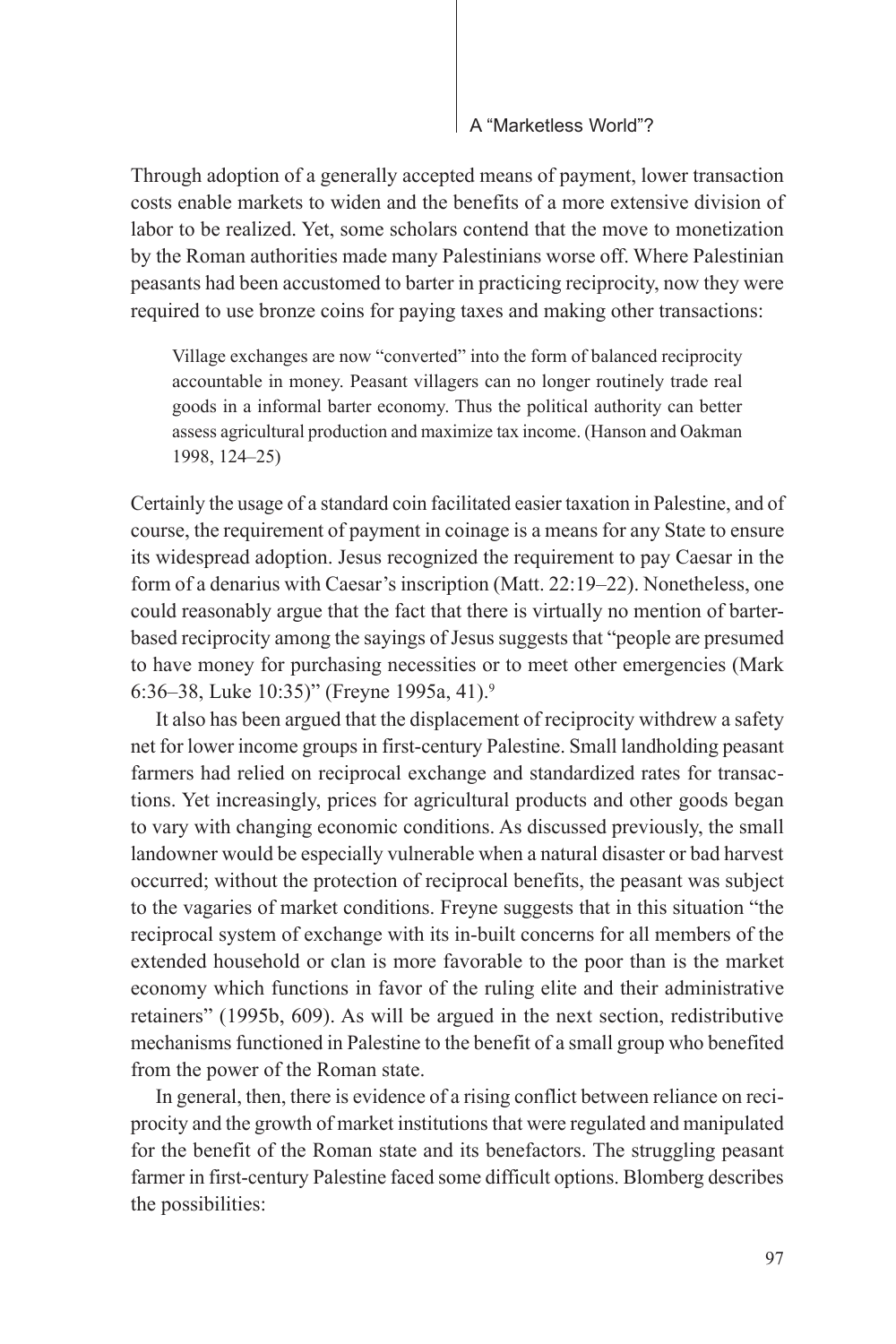If the climate or the economy proved unfavourable for too long, the peasant farmers who still owned their own property would be unable to pay their taxes, would go deeper into debt, and in extreme cases would be thrown into slavery or debtors' prisons. The three main options for peasants who did not own their own land were to work as tenants paying a fixed rent to their landlords, to pay a predetermined portion of their produce to their owner, or to join on with one of the great latifundia and be functionally equivalent in status to a slave. (1999, 91)

Clearly, these options would often dramatically lower incomes for peasant farmers. Combined with the active redistribution by the Roman state that shaped the concentration of power and wealth into fewer hands, there were rising social tensions in ancient Palestine. The conflict between reciprocity and market-based allocation is evident in both the background and the foreground of a number of the synoptic teachings of Jesus, particularly the parables:

The tensions between these two types of economic systems and the increasing dominance of the latter in Herodian Galilee generated the social situation that many gospel parables depict—day labourers, debt, resentment of absentee landlords, wealthy estate owners with little concern for tenants needs, exploitative stewards of estates, family feuds over inheritance, etc. In these vignettes we can catch glimpses of both systems in operation and the clash of values that are inherent.… (Freyne 1995b, 609)

It can be argued that in fact redistributive extraction by certain institutions generated the social contexts described in the teachings of Jesus, particularly the resentment toward the wealthy mentioned by Freyne. An examination of the actions of the Roman state and the economic practices associated with the temple will help to illustrate the ways in which the growth of market-based allocation is addressed in the Gospels.

# **Redistribution: The Roman State and the Temple**

The power of the Roman state was evident in a number of ways in the first-century Palestinian economy. For the people of Israel, Rome was an occupying power that dominated much of their lives through centralized decision-making (Gordon 1975, 84–85). In Palestine, Roman rule was exercised through the procurators and tetrarchy that expanded the scope of state power. Finley observes the scope of this power in the Roman Empire: "The authority of the state was total, of the city-states as of the autocracies, and it extended to everyone who resided within the territorial borders" (1992, 154). The Roman government was famous for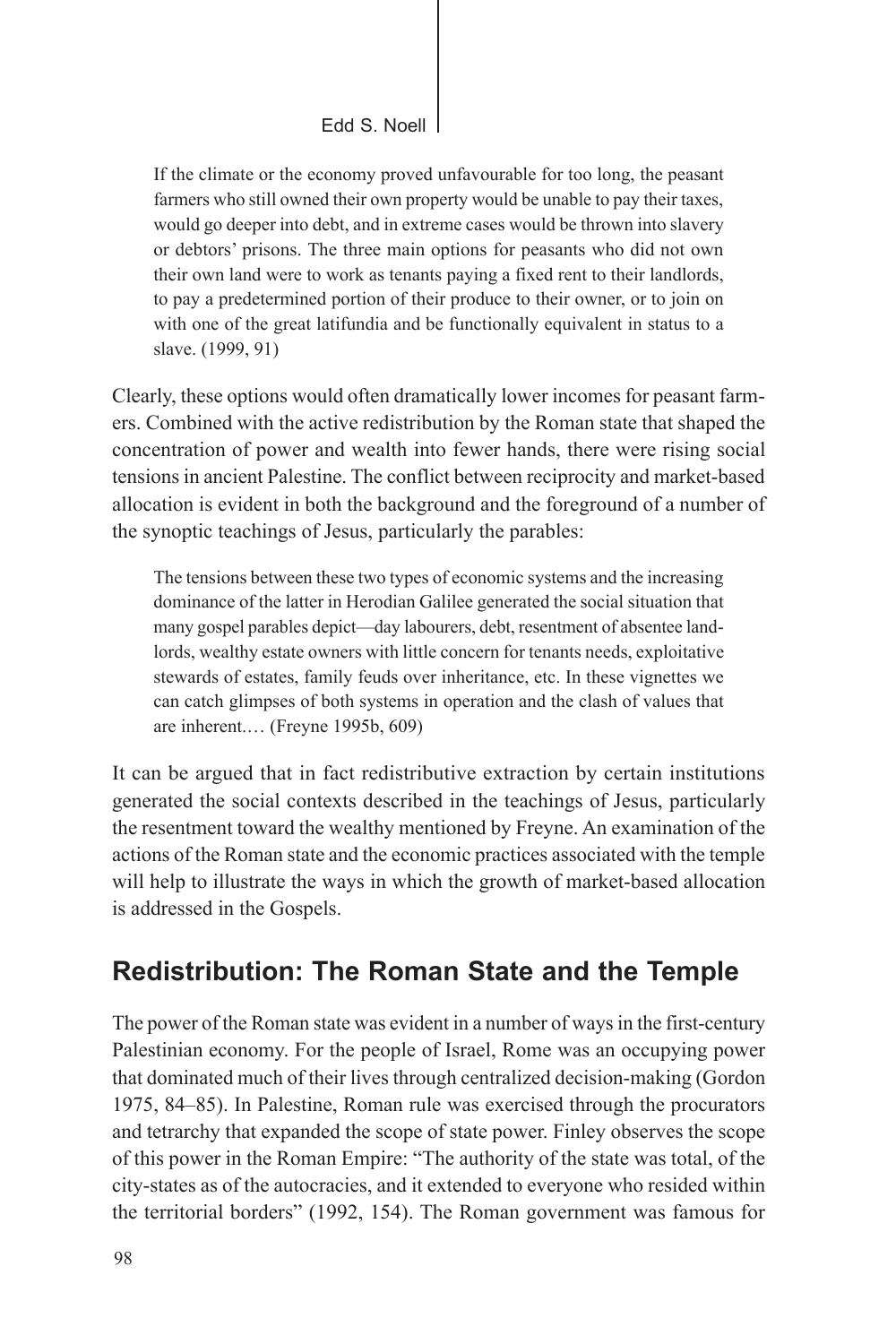supplying the physical and legal infrastructure for an economy. Roman roads and the rule of law were important elements in expanding the output of territories in the Roman Empire. At the same time, there were no observed constraints on the power of the Roman government in the economy, as Finley notes: "There were no theoretical limits to the power of the state, no activity, no sphere of human behavior, in which the state could not legitimately intervene provided the decision was properly taken for any reason that was held to be valid by a legitimate authority" (1992, 154–55). For the growth of market activity, it is crucial that property rights are specified and enforced by the state; in first-century Palestine the ruling Roman authorities not only specified and enforced property rights but altered them without constraint with particular effects upon the distribution of wealth (North 1978, 975).

Rome governed Palestine through the appointment of rulers over its provinces in the region that directly intervened in economic activity. Herod the Great had been procurator in Palestine from 37 B.C.–A.D. 4. His son Herod Antipas was tetrarch of the Roman provinces of Galilee and Peraea from A.D. 4–A.D. 39 (Stambaugh and Balch 1986, 24–25; Horsley 1985, 260). Each took great strides to extend the power of the state in the Israelite economy. In Jesus' day, Herod Antipas sought to prove himself to the Roman authorities in the hope of retaining his place as tetrarch. This was evident in the naming of newly built or rebuilt cities in Galilee (as previously noted) and in the growth of his administrative apparatus for the region:

Indeed the name *autokrator* as applied to Sepphoris and the calling of Tiberias after the Emperor shows how much he kept Roman imperial patronage in his sights. Rome allowed him a personal income of two hundred talents, in the collecting of which he had need of a well disciplined, loyal and efficient administrative bureaucracy—tax-collectors, notaries, judges, military personnel, store and market managers—in short, a whole range of retainers, who could insure that he and his court would reap the full benefits of a relatively fertile region within an agrarian economy. (Freyne 1995b, 604)

Herod Antipas' administrative bureaucracy altered the distribution of property through taxation and rent-seeking activity.

Rent-seeking activity, that is, efforts to obtain or defend monopoly or contrived rents through the power of the state, was rampant among the retainers who sought gains from government taxation of agricultural products. It generated inefficiencies because resources were wasted in being devoted merely to transfer income in the direction of the Roman government's retainers. An example is found in the organization of the Roman taxation system, which was structured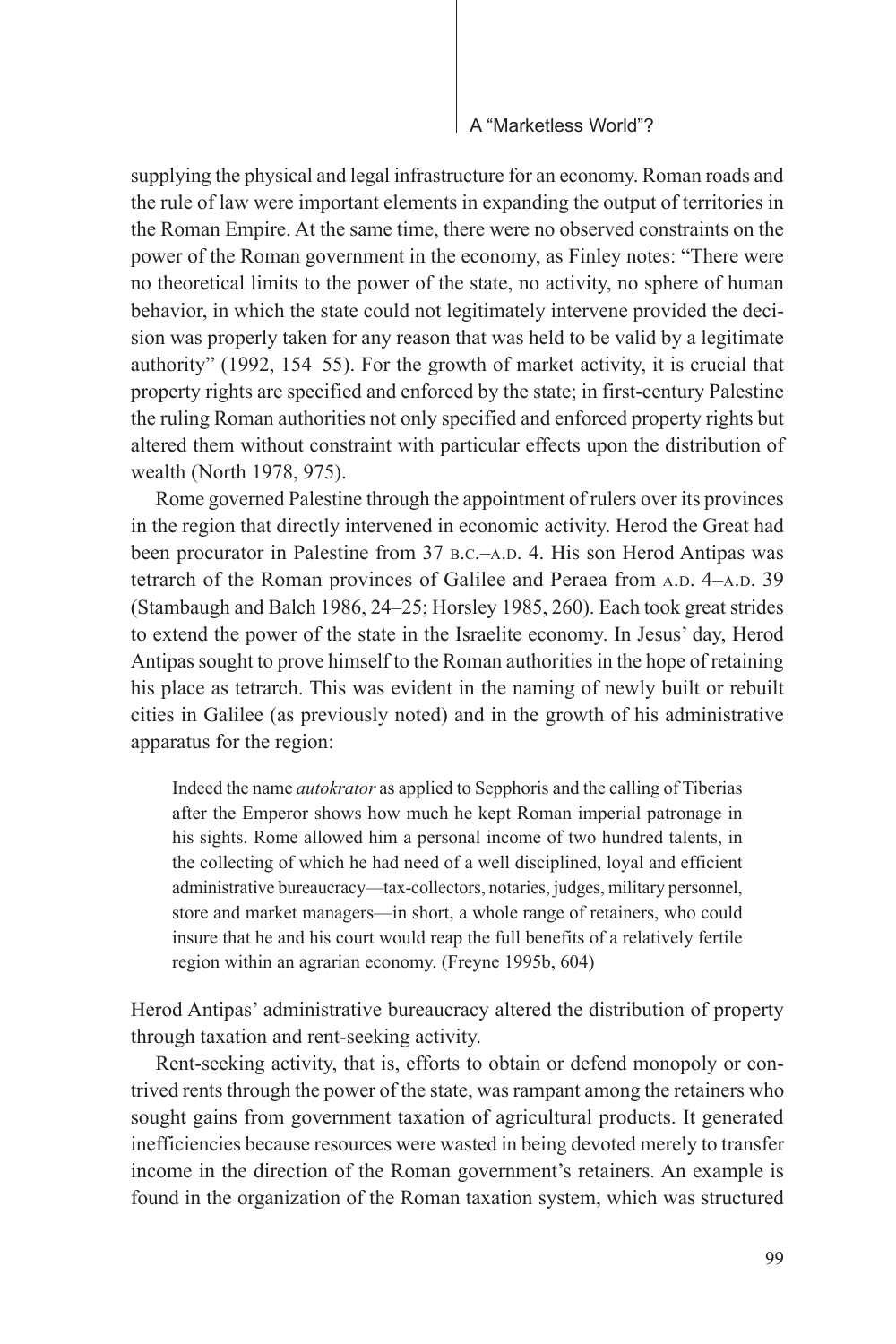Edd S. Noell

around three levels. The types of tax collectors included publicans at the top of the administrative hierarchy, with chief tax collectors at a second level, and then tollbooth operators underneath them. In the Gospels, Zacchaeus is identified as a chief tax collector (or customs official) (Luke 19:1–10), and Matthew is most likely a tollbooth operator (Matt. 9:9, Mark 2:14). Schneider observes that publicans acted as supervisors over "a kind of multilayered investment business done under contract with private citizens who agreed to pay the sum of the tax due from conquered territories to the government." The chief tax collectors and tollbooth operators acted as tax farmers, paying for the right to collect taxes and duties, and then being "free to collect the money from the territories in any way they saw fit, and to do so at a profit"  $(2002, 121)$ .<sup>10</sup>

Roman regulation extended to Galilean fishing activity as well. Hanson and Oakman identify the fishing enterprise as part of the Roman state's control of economic activity:

Even fishers who owned their own boats were part of a state-run enterprise, and a complex web of financial relationships. Fishing was controlled by the ruling elites. The local rulers (king, tetrarch, prefect) sold fishing rights to brokers (*telonai*, commonly translated "tax collectors" or "publicans"), who in turn contracted with fishers. The fishers received capitalization along with fishing rights and were therefore indebted to the brokers. The location of Matthew's (or Levi's) toll office in Capernaum—an important fishing locale—probably identifies him as just such a contractor of royal fishing rights. (1998, 106)

Hanson and Oakman suggest that "the fishers could hardly be classed as 'entrepreneurs' in such a highly regulated, taxed, and hierarchical economy" (1998, 109), but of course the activities of the brokers are classic examples of entrepreneurial rent-seeking in Palestine in the form of the pursuit of monopoly rights to broker fishing gained from the Roman state. Rent-seeking extended to the distribution of the fish product, as the availability of fish to those who marketed it was regulated by the state authorities: "The distribution of the catch was also controlled by government-approved wholesalers" (Hanson and Oakman 1998, 109).

The direction of income to particular favored groups shaped attitudes toward wealth accumulation in first-century Palestine. Indeed, in the New Testament era, it can be argued that the rich or wealthy "as a rule meant [those who were] 'avaricious, greedy'" (Malina 1987, 355), rather than those who held a specific level of net worth. The wealthy obtained their standing by extractive or redistributive actions; resentment was generated toward these individuals who "impose tributes, extract agricultural goods, and remove them for ends other than peasants want" (Hanson and Oakman 1998, 113). This notion dovetailed with the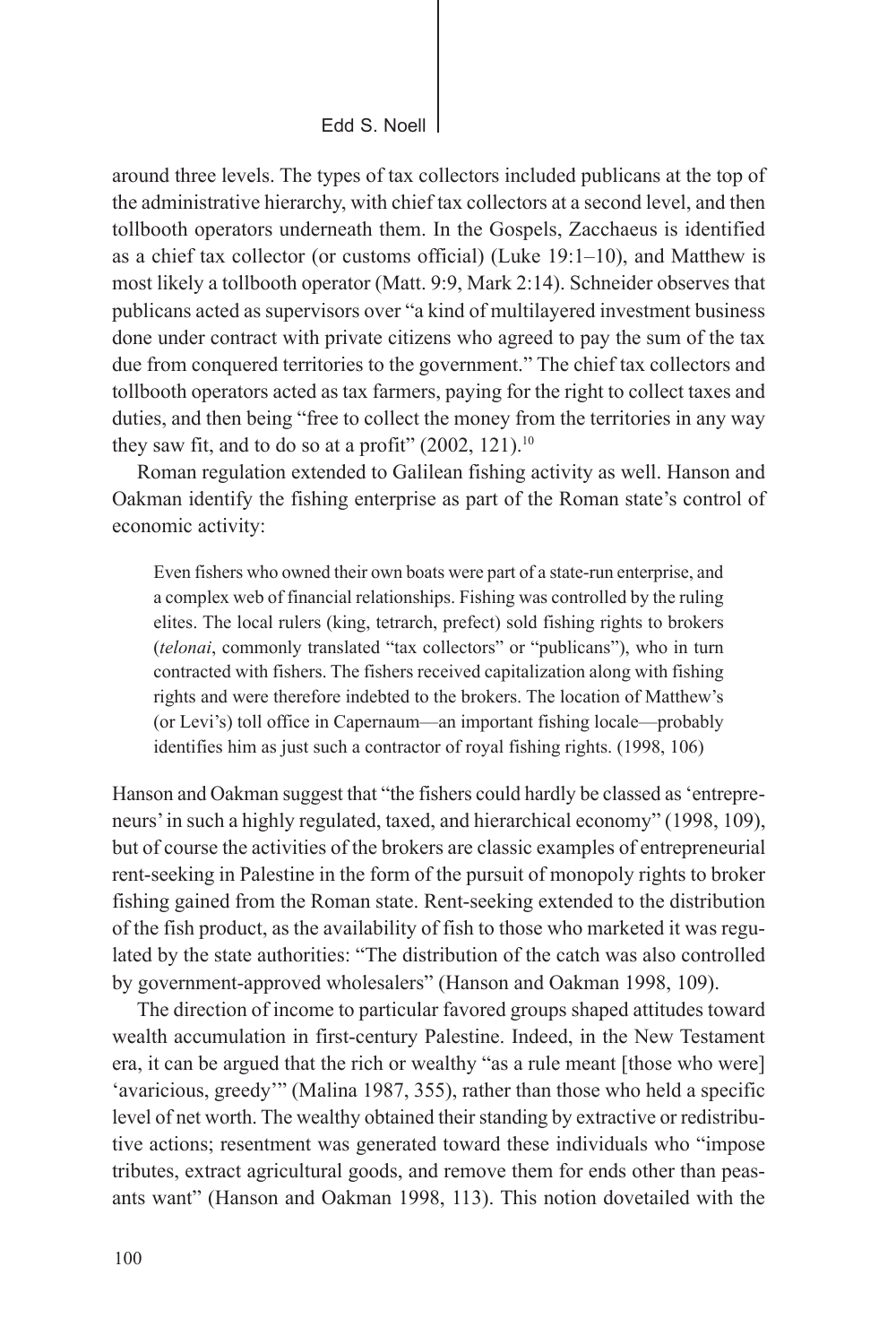notion that participation in the economy was a zero-sum game. Schneider asserts that in Palestine "the rich were very often (though not always) people who had made a bargain with the devil Rome"; the gouging of the typical farmer through overpayment of taxes and other means suggests that "we will comprehend the New Testament better if we understand that financial advantage in Israel often implied direct involvement with political evil and injustice" (2002, 121). Hanson and Oakman add that "rich and powerful people could be looked upon as robbers and thieves as much as benefactors" (1998, 111).

Financial arrangements to fund the temple contributed to this animosity toward the wealthy. At times, the rich would be linked with the priesthood who laid a burden on small farmers in Palestine in this period of Second Temple Judaism. For these farmers, funding for the religious authorities who administered the liturgy in the temple was a priority: "The demands of the tribute, other taxes and the religious dues had first to be met …" (Freyne 1995b, 609); furthermore "the temple establishment claimed 'taxes' in kind (sacrificial goods) and money (the half-shekel) on top of the rest ..." (Hanson and Oakman 1998, 114). However, it was Herod Antipas who engaged in the most egregious redistribution that favored the elite members of the temple priesthood:

One of Herod's favorite ploys was to take land from the people whom he distrusted and give it to proven loyalists. To these belonged the holy priesthood and all the riches that went with it, including revenues from taxation and a corner on all sorts of markets connected with the religious life of the nation. (Schneider 2002, 120)

The actions of Herod as Roman authority over Palestine fed the perception that the acquisition of wealth involved participation in a zero-sum game.

A number of expressions of hostility toward wealth and exchange in the Gospels are best understood in the light of the action of the Roman authorities and the state-tolerated control over markets exercised by religious authorities in Palestine, particularly those associated with the temple. We now turn to consider how these institutional features bear on particular examples of Jesus' actions and discourse on economic matters.

## **Exchange and Wealth in the Ministry and Teachings of Jesus**

We now consider how Jesus' teachings on wealth, dispossession, risk-taking, and economic gain engaged the increasing reliance on market arrangements in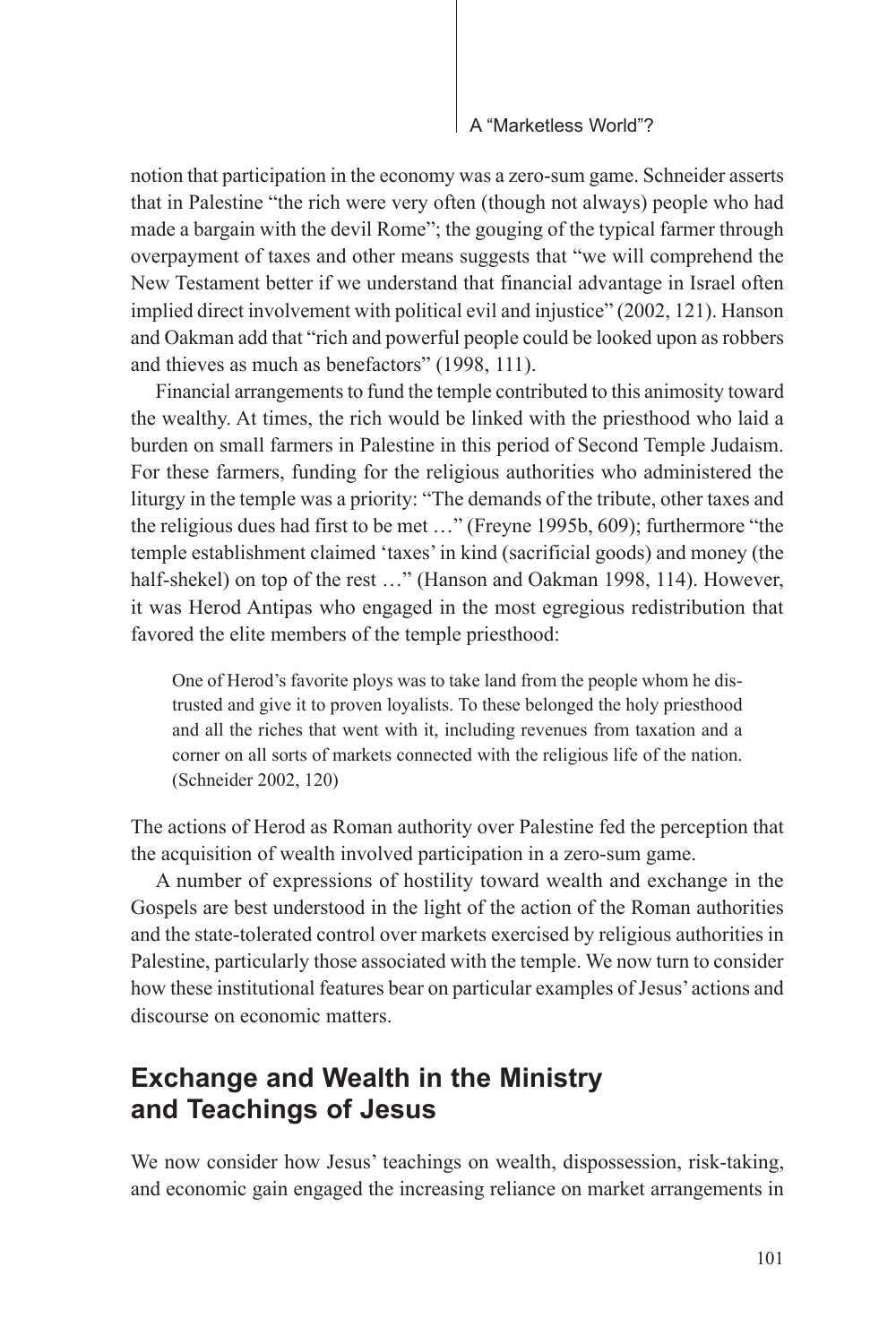first-century Palestine. For the purposes of this article, we limit our discussion to several of the representative passages and/or texts. It is recognized that there are certainly complex facets to Jesus' teachings, but it is argued here that they are best understood in light of the interplay between reciprocity and market exchange and the fairly widespread perception of a limited goods economy in which an elite few benefited from the redistributive activities of the Roman state and religious authorities.

Extractive transfer by the Roman and priestly authorities underscored the reasons for hostility toward wealth and exchange in Palestine. The cleansing of the temple by Jesus (Matt. 21:12–13; Mark 11:15–17; Luke 19:45–47; John 2:13–16) can be understood in this light. In the outer court of the temple, the money changers converted various currencies brought from outside of Judea to facilitate the purchase of sacrificial animals. Jesus drives the money-changers out of the temple and speaks of their making the temple "a robbers den" (Matt. 21:1). Blomberg suggests that one reason why Jesus might have made this declaration was that "it is quite possible that Caiaphas and the Sadducees have only recently moved this trafficking from the Kedron Ravine into the temple and that they have grown enormously wealthy on outrageous exchange rates" (1999, 143). While it makes sense to note that money changers "performed the essential service of converting small bronze coins into larger silver or gold denominations or exchanging the coins of one city for equivalent coins of another city" (Stambaugh and Balch 1986, 73), it is most likely that the temple money changers had a monopoly on the provision of this service. It seems reasonable to conclude that the benefits of lower transaction expenses provided by the services of these middlemen were outweighed by the higher costs of social losses due to their monopoly.

Redistributive practices in first-century Palestine, as part of the forces that made for widening economic inequalities, became more transparent to the Palestine populace. Pockets of bandits and guerilla fighters (or zealots) arose in response to Roman economic rule (Horsley and Hanson 1985). Some have portrayed Jesus as part of the peasant rebellion against Roman oppression, not as a violent guerilla but as a peasant Mediterranean cynic. For example, Crossan emphasizes that Jesus sought to establish an egalitarian kingdom in which there is "… sharing of spiritual and material power at the most grass-roots level" (Crossan 1991, 344).<sup>11</sup> Similar depictions of Jesus identify him with the poorest class of Palestinian society and contend that he deliberately pursued a lifestyle of poverty in spurning participation in the Roman Palestinian economy of his day. These related portrayals of Jesus have garnered both scholarly attention and some popular appeal.<sup>12</sup> They have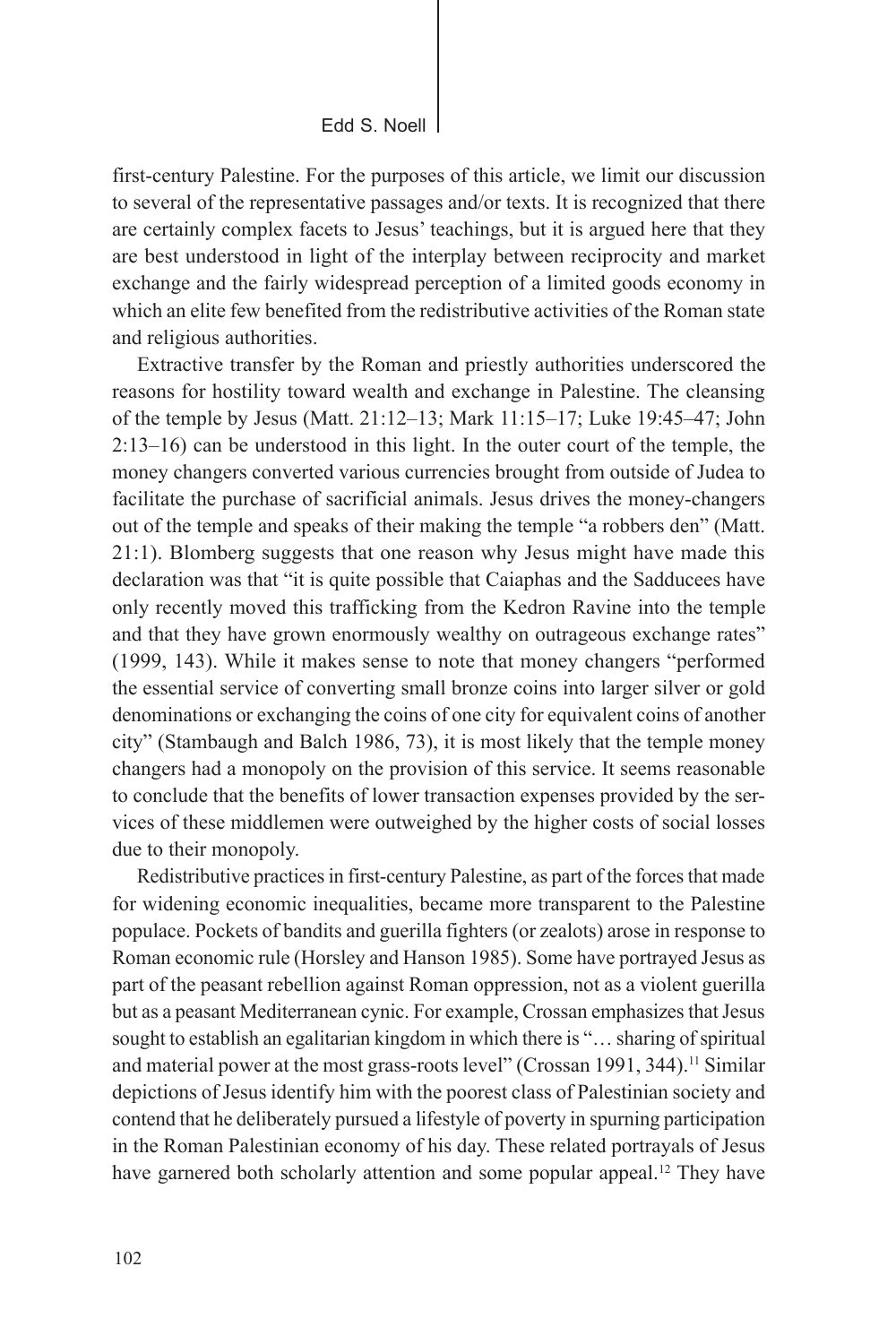contributed to a perception that Jesus rejected wealth (seen as "unjust gain") in practicing dispossession and condemned market exchange.

In fact, the evidence suggests that Jesus and his disciples likely were not among the very poorest class in Palestine. While Jesus clearly calls the poor "blessed" (Luke 6:20), he never explicitly identifies himself as poor. In fact, "Jesus implicitly sets himself over against and distinguishes himself from the poor, about whom he is so concerned" (Meier 2001, 252) in that he proclaims good news to the poor and singles them out in his audience. What little we know of the thirty years prior to Jesus' public ministry suggests that Jesus' work as *tekton* made him part of the construction trades in Palestine that earned well above a subsistence income. Likewise, his disciples "did not come from the really poor sectors of society. They came mainly out of small businesses and trades that belonged to something like the Palestinian 'middle class'" (Schneider 1994, 103). Moreover, as Schneider notes, Jesus did in fact choose to participate in the economic system of his day rather than shun it for autarchy; the Gospels do not portray a Jesus who was "… a landed peasant, [and] never set foot in a city, refused to use Roman coinage, and roundly condemned all businesspeople as traitors to their faith" (2002, 129).

While Jesus did not reject participation in the growing market economy in Roman Palestine, there remains the question of his criticism of wealthy individuals and call for dispossession. The gospel of Luke purposefully develops a theme of abandoning possessions, a theme that culminates in Jesus' encounter with the rich young ruler (Luke 18:18–25). In answer to the rich young ruler's claim that he has kept all the biblical commandments, Jesus tells him that he must sell all his material goods and distribute the proceeds to the poor in order to inherit eternal life. The rich young ruler goes away sad. One understanding of Jesus' injunction considers it a warning that a retention of possessions leads to eternal separation from God. In effect, this interpretation suggests that the material world is evil, yet this view is very hard to reconcile with the record of Jesus' activity that included eating with tax collectors and benefiting from his followers' financial and material support. In this connection, Schneider helpfully notes that "Jesus called his disciples to *leave* but not exactly to become *poor* in material things … they did not live in want of good things" (1994, 132). Moreover, Jesus did not "demand that all of his followers leave their homes, much less that they become poor" (1994, 133). In the Gospels, we find examples of disciples with material means who had not abandoned all their possessions: Mary, Martha, and Lazarus, who had a house in Bethany; Peter's mother-in-law, who owned a large house with servants; and other women whom "Jesus depended on for financial backing and support" (Schneider 1994, 134).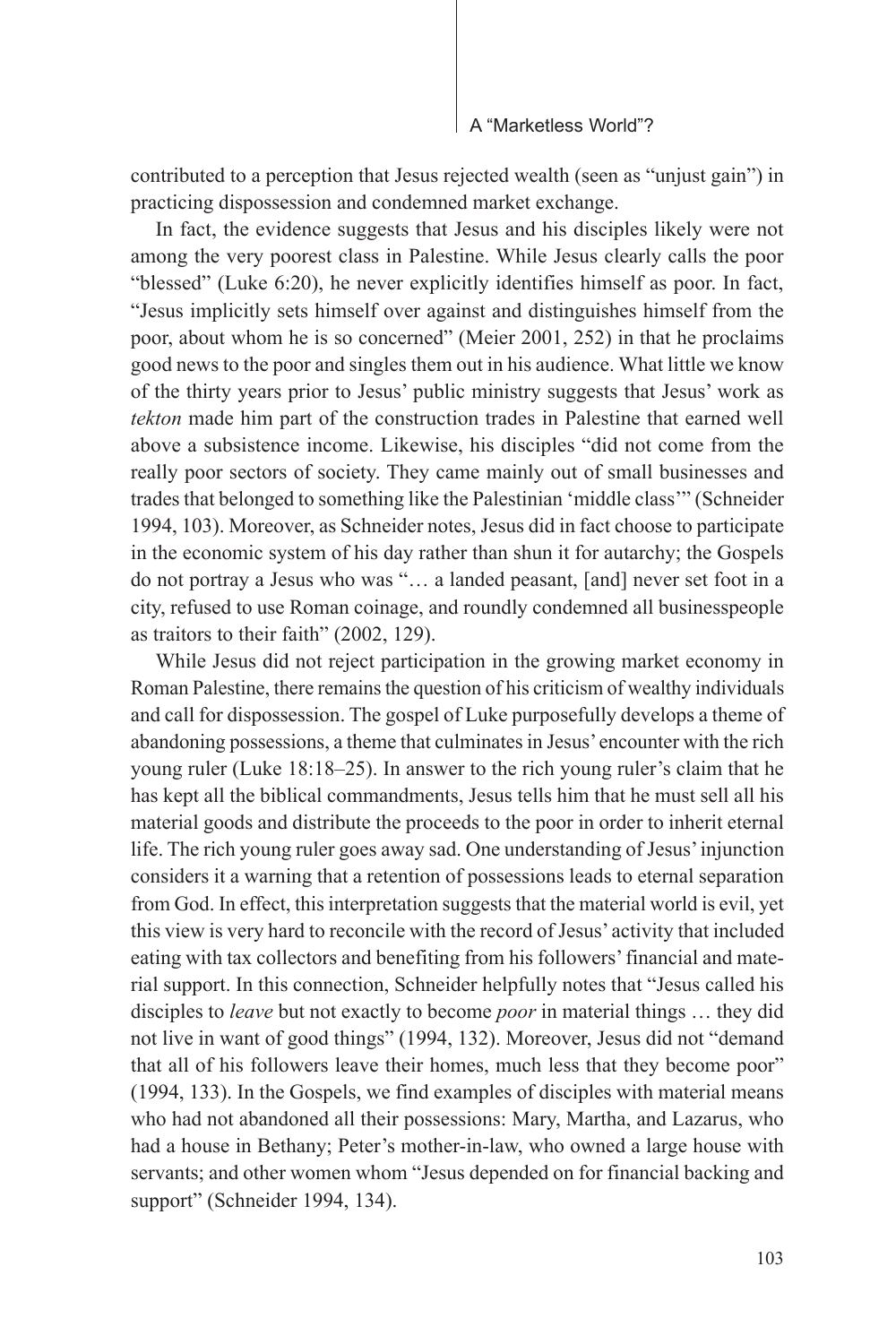Further insight into the meaning of the severe requirement laid upon the rich young ruler may be found by considering the way in which the nonmarket conventions of first-century Palestine applied to his response. Thus, Achtemeier, Green, and Thompson pursue the kinship theme of reciprocity to understanding this encounter. Referring to Luke's emphasis on God's priority for the poor, they contend that

when the rich ruler refused to sell what he had and give the proceeds to the poor, he was making not only an economic decision but a social one as well. In choosing to preserve his own wealth he distanced himself from those in need—an action that is outside the bounds of discipleship in a Gospel where God has declared his salvific purpose to be realized in raising up the lowly and filling the hungry with good things (2002, 172–73).

In addition, a consideration of the theme of Jesus' severe teachings on wealth suggests that he issues a broader warning about the need for dispossession by those who have gained wealth through some form of exploitative redistribution. Jesus does not necessarily call his disciples to reject material goods in following him, but rather "Jesus directs them not to be rich in a manner that affirms the corrupt and corrupting system and the ways of the people who rule and profit most from it" (Schneider 2002, 153).

We find additional support for this understanding of Jesus' teachings on wealth in Luke's deliberate recording in his narrative of a subsequent encounter with another rich individual (Luke 19:1–10). It is the tax official Zacchaeus who provides a telling counterexample to any suggestion of the requirement of dispossession for all of Jesus' followers. Zacchaeus was no ordinary tax collector, but in fact "the archbishop of tax collectors," and a "contractor who gave jobs to men such as Matthew" (Marx 1979, 151). He worked as a customs official who met Jesus in Jericho, "a frontier post between the Roman province of Judea and Peraea" (Stambaugh and Balch 1986, 78). The customs tariff "had to be paid not merely at the ports but also at the boundaries of individual cities and tetrarchies" (Applebaum 1976, 686). In a sense, Zacchaeus is the prototypical rent-seeker; he "had become rich at the expense of the poor" (Schneider 1994, 134) by paying the Roman state for the right to collect taxes and then milking taxpayers for whatever he could, keeping for himself what he obtained through gouging them. Blomberg suggests that he likely commandeered "extortionary profits" (1999, 140). This kind of predation certainly reinforced the notion of a lump sum of wealth in regard to the economic activities of those associated with the Roman government.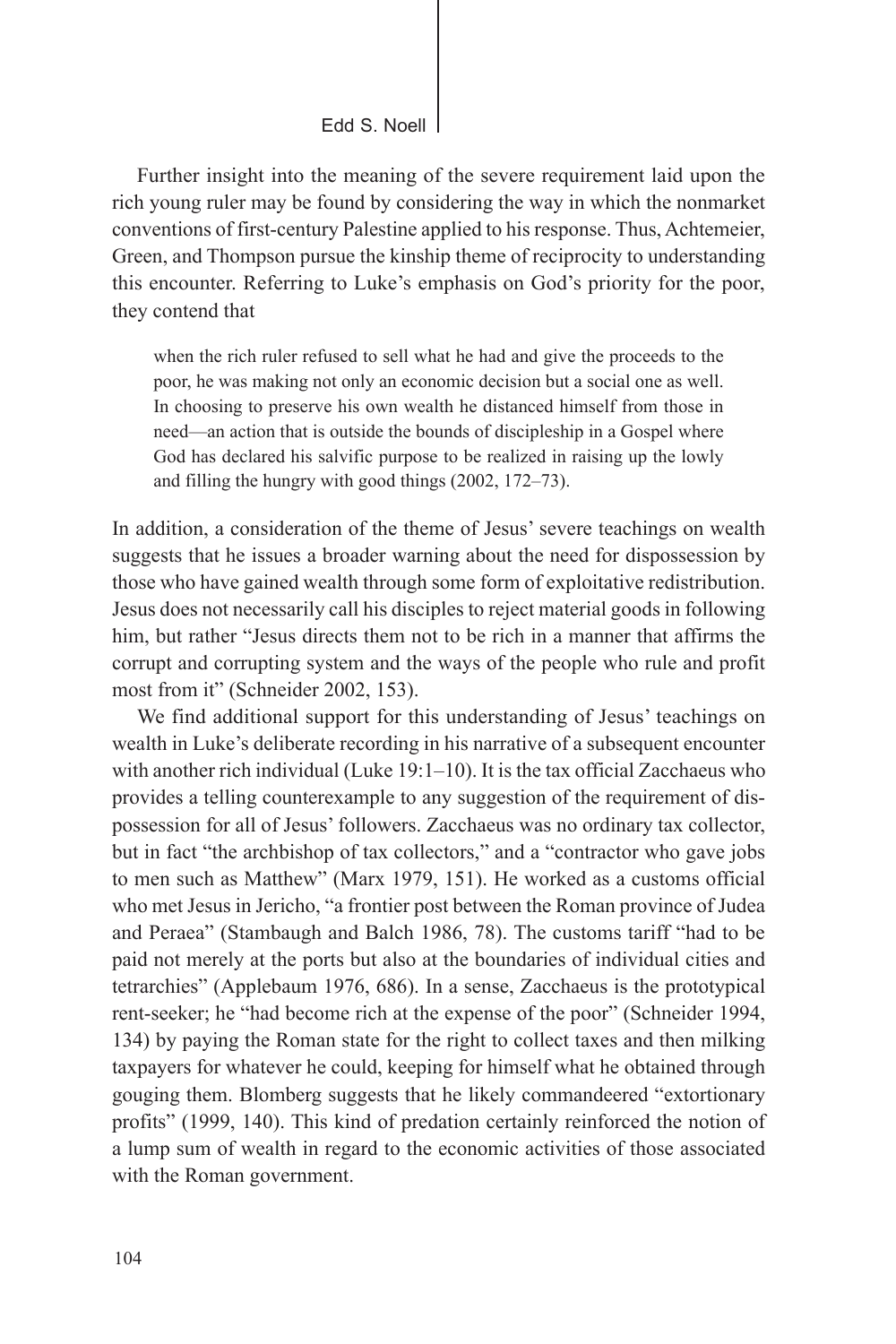In light of his encounter with the rich young ruler, one might anticipate that Jesus would extend the demand for dispossession to Zacchaeus; he would be expected to sell his material goods and provide the proceeds to the poor. Instead, Jesus states that he will enter this man's home and dine with him, not speaking a word of condemnation of his occupation or a demand that he sell all his possessions (Schneider 1994, 135). Jesus does not command him "to do *anything*" (Blomberg 1999, 140, emphasis in original); rather he receives the promise of Zacchaeus to give half of his possessions to the poor. Zacchaeus also promises "if I have defrauded anyone of anything, I will give back four times as much" (Luke 19:8). Hearing this, Jesus simply declares, "Today salvation has come to this house, because he too is a son of Abraham" (Luke 19:9). Zacchaeus applied the Old Testament provision for restitution to himself, as Schneider explains:

The requirement was to put back a minimum of twice the amount stolen, and in worse cases more than twice (Ex. 22:7; 2 Sam. 12:6). So what Zacchaeus did was to apply that code rigorously enough to himself to cover all the possible instances of theft that might have happened under his watch as a supervisor of the tax collection system. Moreover, it is reasonable to presume that he remained in that position, for had he left and followed Jesus we would have expected Luke to mention the fact (2002, 165).

Zacchaeus makes a voluntary promise to exceed the Old Testament requirements.

Additional light is shed on Jesus' message on wealth by considering that Luke provides these two encounters as part of his narrative of Jesus' teaching en route on his public journey to Jerusalem (Luke 9:51–19:27). Once they have arrived in Jerusalem, Jesus no longer requires dispossession; instead, he tells the disciples: "but now if you have a purse, take it; if you have a haversack, do the same; if you have no sword, sell your cloak and buy one" (Luke 22:36). Gordon considers the possible significance of this changed requirement:

It is difficult to gauge the import of this change of instructions, but it could mean that in the era to come, when Jesus is not with them as he has been, the apostles must take a radically different attitude toward possessions than the one which was appropriate for their sojourn with him (1989, 67).

Indeed, after the events of the passion week, the disciples reclaim their possessions. Schneider observes how Peter retrieves his physical capital: "… after Jesus' death and resurrection, Peter seems to have brought his boat and nets out of storage and gone back to fishing (John 21)" (2002, 162).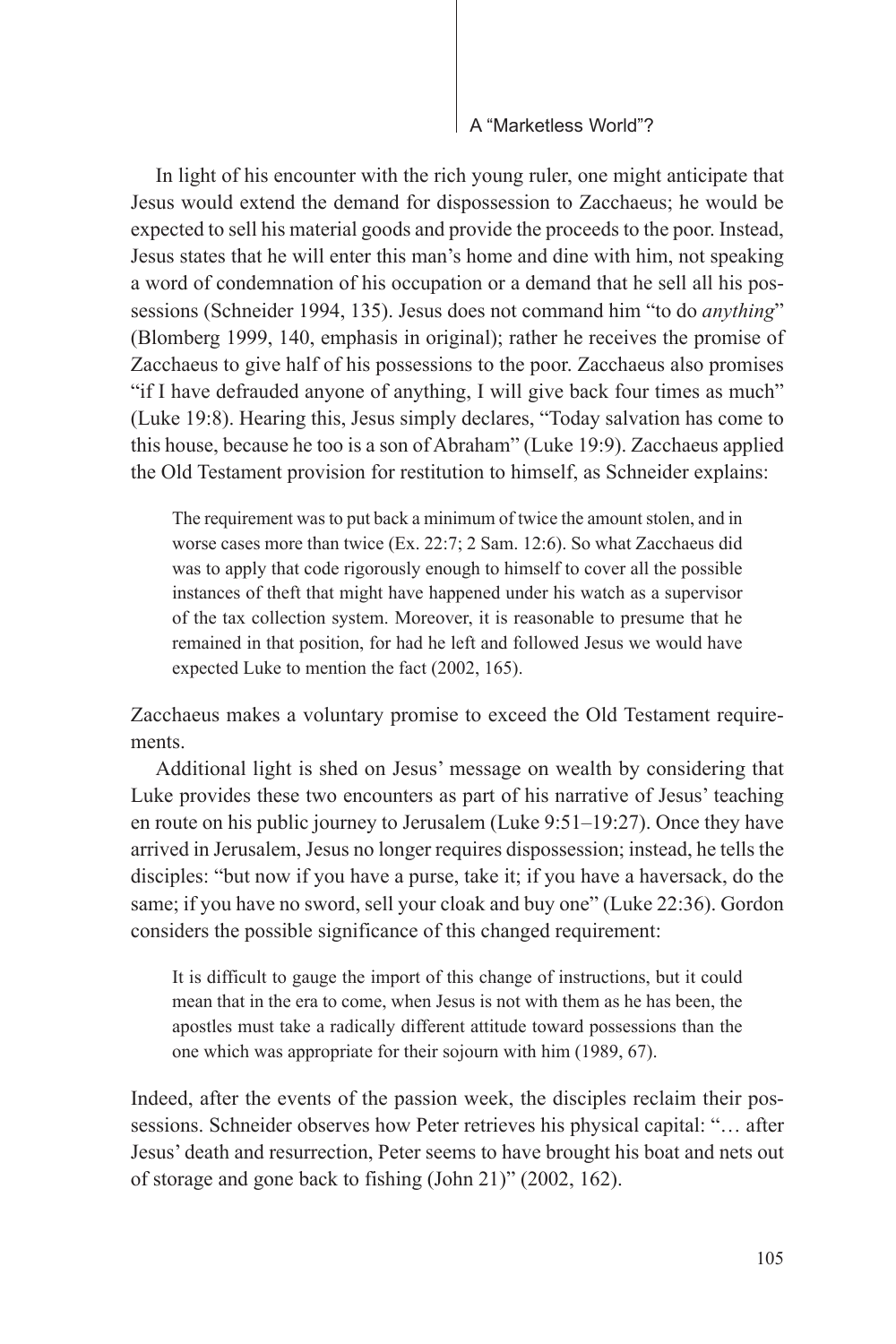We find in the parables of Jesus a further discussion of wealth and exchange that upon close examination displays recognition of the important role of economic gain in everyday Palestinian life. The various *pericopae* in the Synoptic Gospels are replete with references to the economic circumstance in Palestine (Shillington 1997, 11). In some instances, we find Jesus addressing the economic situation of his audience by speaking to the value of general reciprocity; thus, we read "Give, and it will be given to you … the measure you give will be the measure you get" (Luke 6:38).13 At the same time, the tension between older reciprocity arrangements and the growing reliance upon market exchange is reflected in the examples of market purchases, risk-taking by servants, and wage laborers. We find Jesus exhorting the wealthy (and others) not to trust in mammon and to freely share from their possessions, but the wealthy are not condemned simply because of the amount of assets they hold. Jesus often depicts the rich "as empty, desperate, evil, and lost to God" (Schneider 2002, 167), yet it remains true that "it is striking that in his parables he often depicts the social milieu of Galilee with its great landowners, landlords, administrators and slaves, without engaging in any specifically social polemic ..." (Hengel, 1974, 28). Moreover, in several parables, Jesus describes the pursuit of economic gain as an expected phenomenon. For example, in two Matthean parables, Jesus compares the nature of the kingdom of heaven to the search for enrichment. As Grant observes, each parable "accept[s] the goal of large returns. A man covers up a treasure he has found in a field, then sells all he has and buys the field … (Matt. 13:44). Similarly, a trader in search of fine pearls finds a precious one and puts all his assets into buying it (Matt. 13:45)" (1990, 14). Two other synoptic parables expand more significantly on the connection between risk-taking and the pursuit of economic gain.

In the parable of the talents (Matt. 25:14–30), Jesus speaks of a master who entrusts funds to three servants. One is given five talents, another two talents, a third one talent. The two servants who invested their talents and doubled their original funding are lauded by the master and promised even more funds; the one servant who buried the talent in the ground is reproved. Risk-taking and consequent economic gain are endorsed by the master. The reasoning employed in the parable of the talents challenges the perspective that any increase of possessions through trade is inherently exploitative—gain is possible without coming at the expense of others, and such gain often comes through taking risks with funds.

Further affirmation of the pursuit of economic gain is found in a parallel story in Luke 19:12–27, known as the parable of the pounds (*mina*). Again, a story is told of a nobleman who disperses financial capital to his servants, in this instance ten *minas* each to ten servants. The two servants who invested their funds and doubled them are lauded by the nobleman and promised the opportunity to rule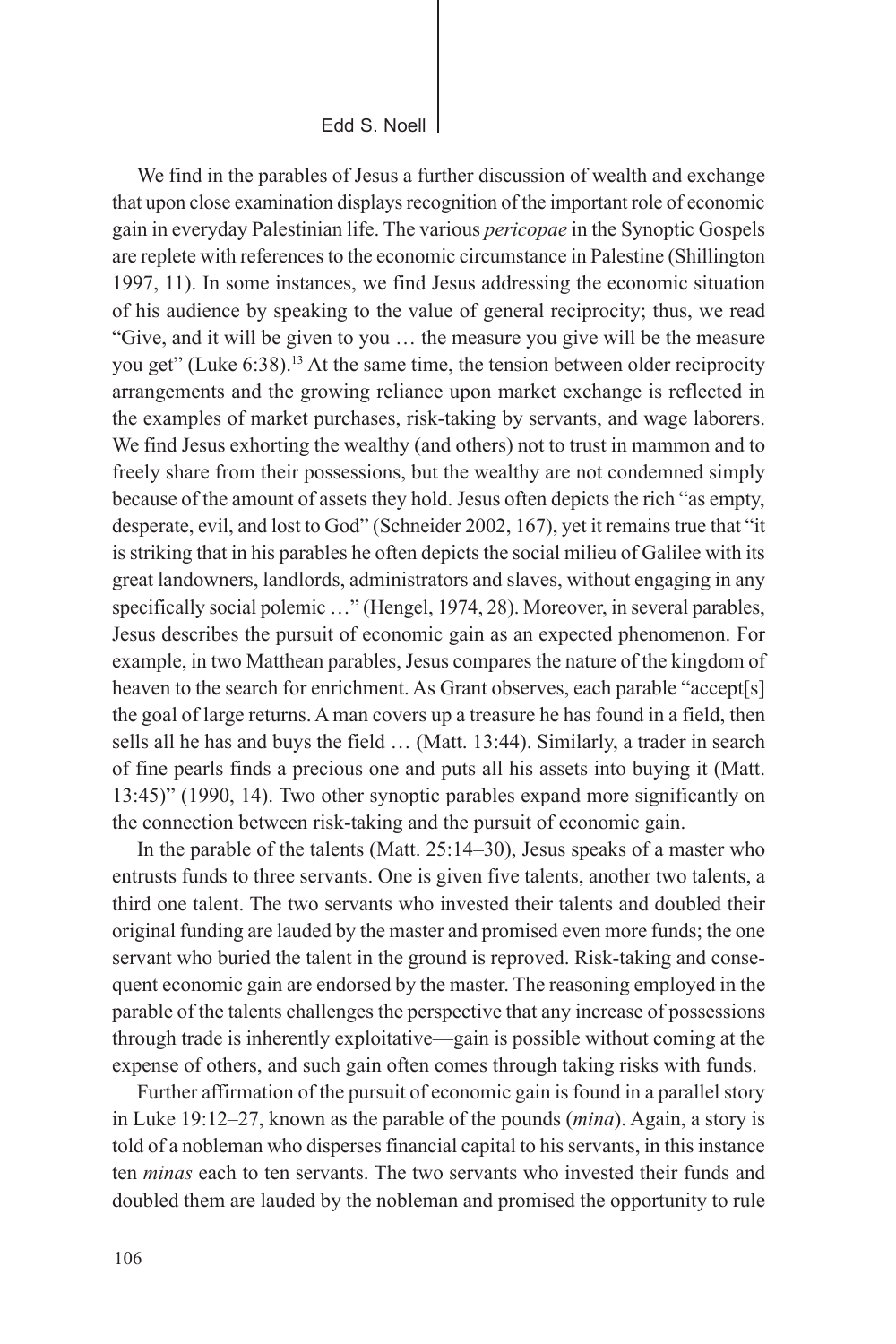over some cities; one servant who did nothing with the *mina* is reproved. Schneider contends that "this is a parable of power and the enlargement of dominion through wealth.… It is a parable that honors the *enlargement* of people who would become stronger, and would make their master stronger, through the creation of wealth" (2002, 189, emphasis in original). He adds that "the parable (in its context) is a strong warning against those who would erode the strong, aggressive, competitive spirit of behavior (particularly economic behavior) among Christians who believe that their king has given them pounds to trade until he comes" (2002, 190). Thus, in the parable of the pounds, we also find that economic gain is attained, yet it is not associated with unjust redistributive extraction.

It is of course problematic to make too much of the affirmation of economic gain in these last two parables in light of the rest of Luke's emphasis on (at times) the need for dispossession.<sup>14</sup> Elsewhere in the Gospels, we find Jesus warning against the storing up of treasures on earth (Matt. 6:19). Nonetheless, we do have here recognition of the important place of risk-taking and expansion of assets in obedience to the will of the Creator. In this way, these parables challenge the limited or lump sum view of wealth in regard to private economic activity.<sup>15</sup>

### **Conclusion**

This article has sought to harvest the evidence from a range of studies to argue that trade in Roman Palestine was increasingly characterized by market exchange alongside the transactional modes of reciprocity and redistribution. It is inaccurate to claim that "price-making markets [were] the exceptional occurrence" (Neale 1957) for the eastern Mediterranean world of the first-century and to identify ancient Palestine as a "gainless and marketless economy" (Hejeebu and McCloskey 1999). Instead, it is fair to say that market forms of trade increasingly dominated Palestinian agrarian economic activity, a part of "the economy of the early Roman Empire [which] was primarily a market economy" (Temin 2001, 169). In first-century Palestine, the growth of market activity and the pursuit of economic gain were in tension with traditional concepts of reciprocity and a worldview of limited good. There was a gradual yet steady movement away from reciprocal exchange based on standardized prices toward market-based allocation in which product prices varied according to economic conditions.16 Increasingly, gains from specialization and the lowering of transaction costs through market exchange (often by means of monetization) were being realized as the Roman rule of law provided an enforcement mechanism for the terms of trade. Jesus' teaching reflects and to some degree affirms these gains, opening the way more widely to granting moral legitimacy to the acquisition of wealth.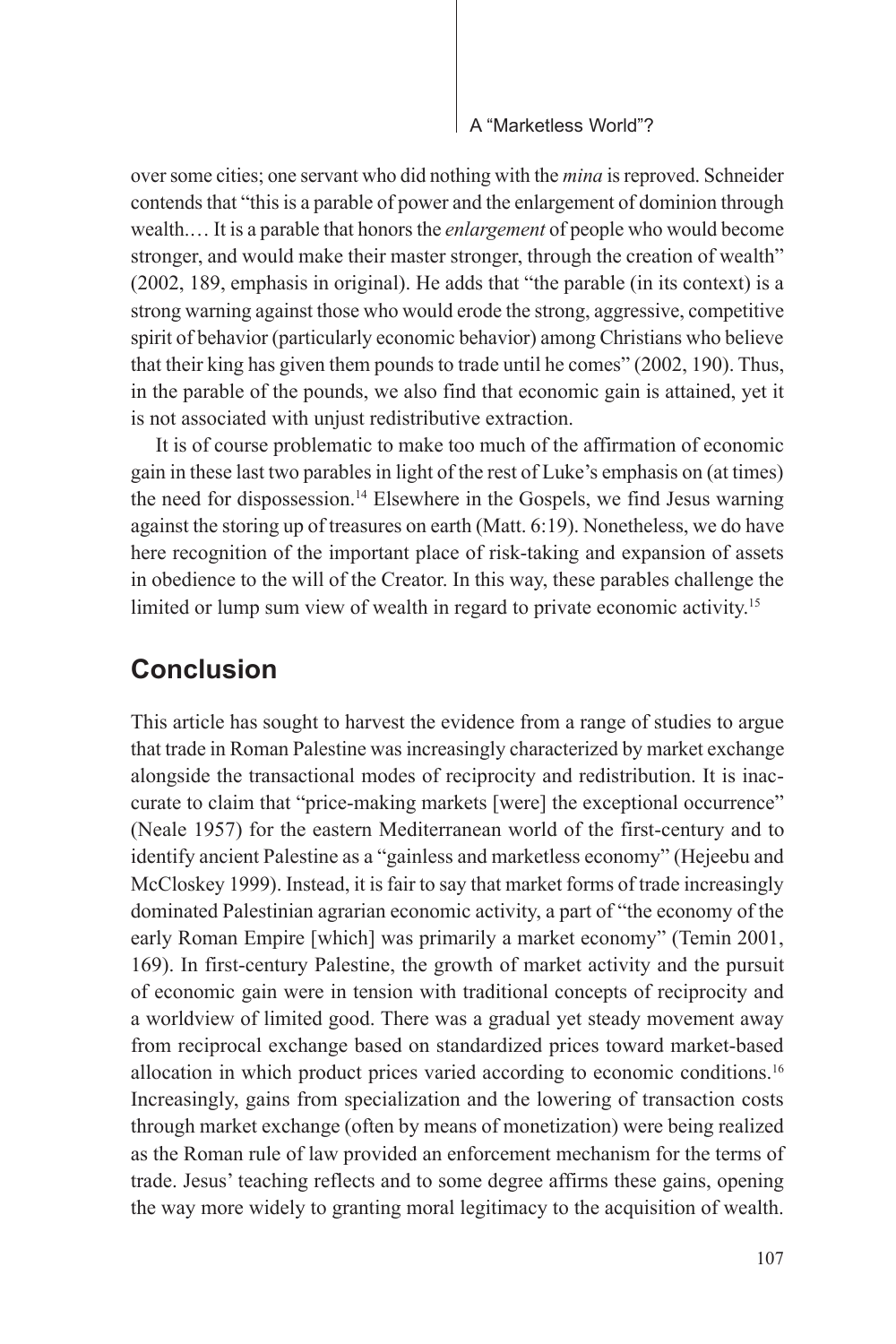Edd S. Noell

We also find Jesus challenging his disciples to be cautious with wealth and to make provision for the poor.

Careful study of the complex ways in which Jesus points to the dangers and duties associated with wealth in the context of economic change is needed for application to our modern questions regarding possessions. Nevertheless, the Gospels remain both authoritative and morally relevant for Christian moral philosophers, theologians, and economists in addressing our increasingly affluent culture. Indeed, Jesus' call to his disciples to choose serving God over serving mammon (Luke 16:13) speaks urgently to how our priorities ought to be established, both as individuals and as Christian scholars ministering in the church and perhaps, where applicable, helping to shape modern economic policy. At the same time, Jesus' example suggests that Christians guided by serious moral reflection may with integrity participate in modern market institutions.

Certainly, further exploration of these topics could be pursued. The approach taken in this article could be applied to other examples of the recognition of the elements of market-based allocation in Jesus' teaching. One instance would be the role of bargaining and consent in the parable of the laborers in the vineyard (Matt. 20:1–16); this is particularly evident in the dialogue between the employer and those whom he hires at various hours of the day.17 Another example would involve examining the ways in which Jesus' teaching addresses the debilitating effects of the economic changes associated with the rise of market exchange in supplanting reciprocity. Thus, his teaching drawing on the problem of peasant farmers' indebtedness might be analyzed (Luke 16:1–13). Another extension could be made by exploring the role of the Roman state in first-century Palestine. Clearly, it provided benefits in enforcement of property rights through the rule of law and a standing army. Yet, how much of its resources were expended in efforts to fight banditry and confiscation of wealth? How many resources were dissipated in extractive wealth transfers, particularly through Antipas' employment of redistributive favors? How much of the income disparities in Palestine were due to rent-seeking activity and how much due to market forces? How are these factors reflected in the teachings and ministry of Jesus in the Gospels and elsewhere in the New Testament? Further research on these questions would likely yield greater understanding of how the economic institutions of first-century Palestine are significant for scriptural teaching on wealth and market exchange.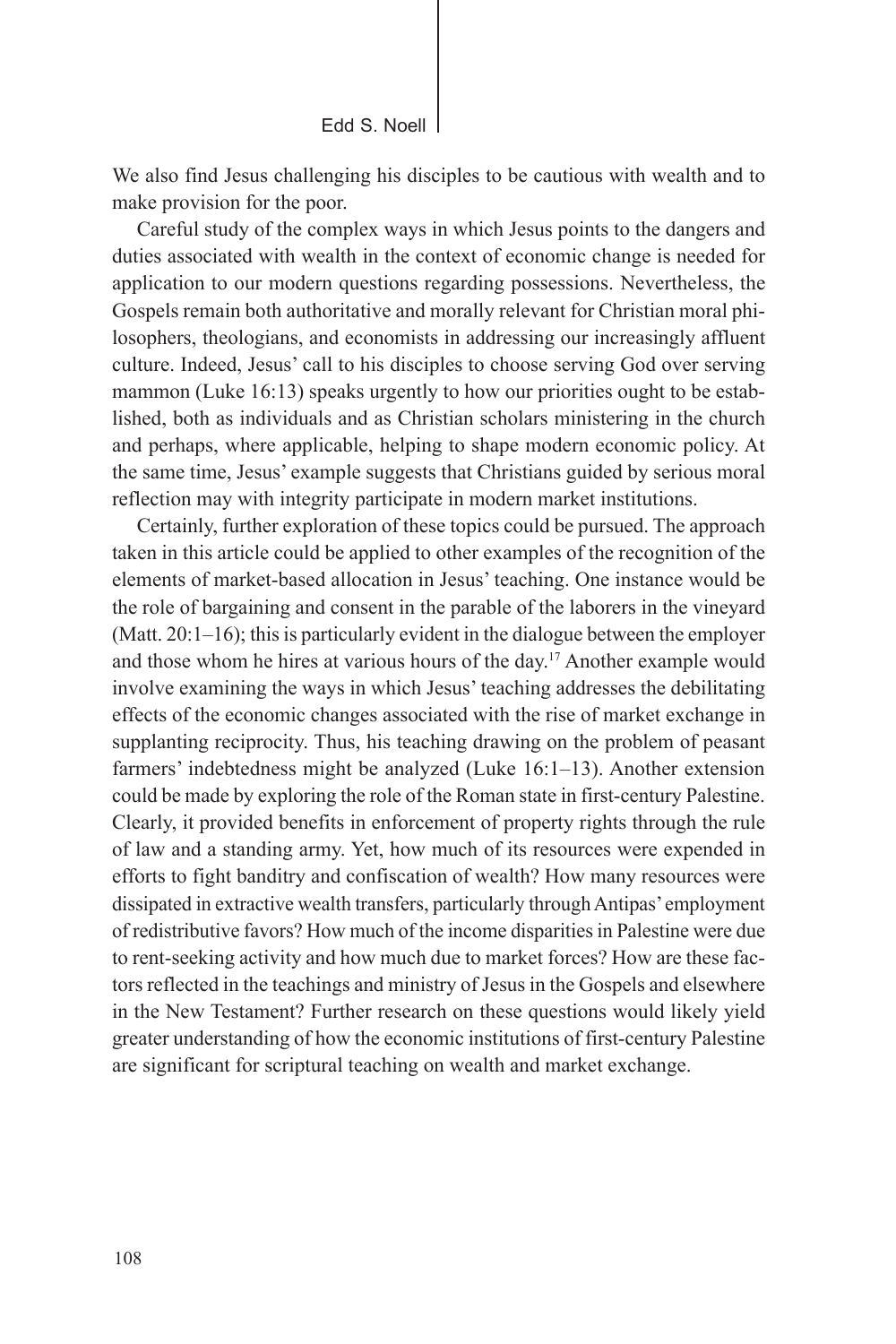## **Notes**

- 1. For a response defending the use of Scripture for guidance on modern economic issues from a Roman Catholic perspective, see McKee (1998).
- 2. Spiegel (1991) identifies both an "indifference to economic considerations" and a "hostility and disapproval of wealth and the search for wealth" in the Synoptic Gospels (41–42).
- 3. Polanyi and Carney both tend to refer to the market as a "physical location, a market place" (Carney, 1973, 22).
- 4. Polanyi makes a deliberate contrast of exchange in ancient times with Adam Smith's (1776) depiction of the characteristics of market bargaining and market extension.
- 5. In a similar study of price movements in the ancient world, Temin (2002) examines the price data for ancient Babylon from 500 B.C. to beyond A.D. 100 and finds that prices of agricultural goods moved in a random walk.
- 6. Roman law depicted bargaining between equals as the basis for establishing a current market price, the price identified in the law as the just price (Wood 2002, 153).
- 7. For a discussion of the process of technological diffusion in the ancient world that recognizes the growth of market exchange, see Gunderson (1982); for a direct challenge to Finley's portrayal of technological blockage in the ancient world, see Greene (2000).
- 8. Safrai observes: "The rabbis much preferred self-sufficiency in all spheres to specialization in one sphere and the marketing of a single product" (1994, 309).
- 9. There are only two suggestions of barter found in the Gospels. One is found in Luke 6:38 (paralleled by Matthew 7:2) and refers to the measure one gives determining the measure one receives. The other mention of barter occurs in the parable of the unjust manager (Luke 16:1–9) (Freyne 1995a, 41).
- 10. Hanson and Oakman identify specific levels of the amount of taxation: "Roman imperial arrangements in the first century usually adopted Hellenistic taxation structures in the eastern Mediterranean. Herod the Great claimed 25–33 percent of Palestinian grain within his realm and 50 percent of the fruit from trees. Direct taxation also included poll (head) taxes in money" (1998, 114).
- 11. Freyne (1997) provides a critique of Crossan's argument in light of economic conditions in Galilee.
- 12. Portrayals of Jesus along these lines have been associated with the infamous Jesus Seminar but are not exclusive to them. Blomberg (1999), a significant critic of the Seminar, has produced a careful inductive exegetical study of the Old and New Testaments that seeks to develop a less polemical portrayal of Jesus' teaching on wealth as part of a broader biblical theology of material possessions.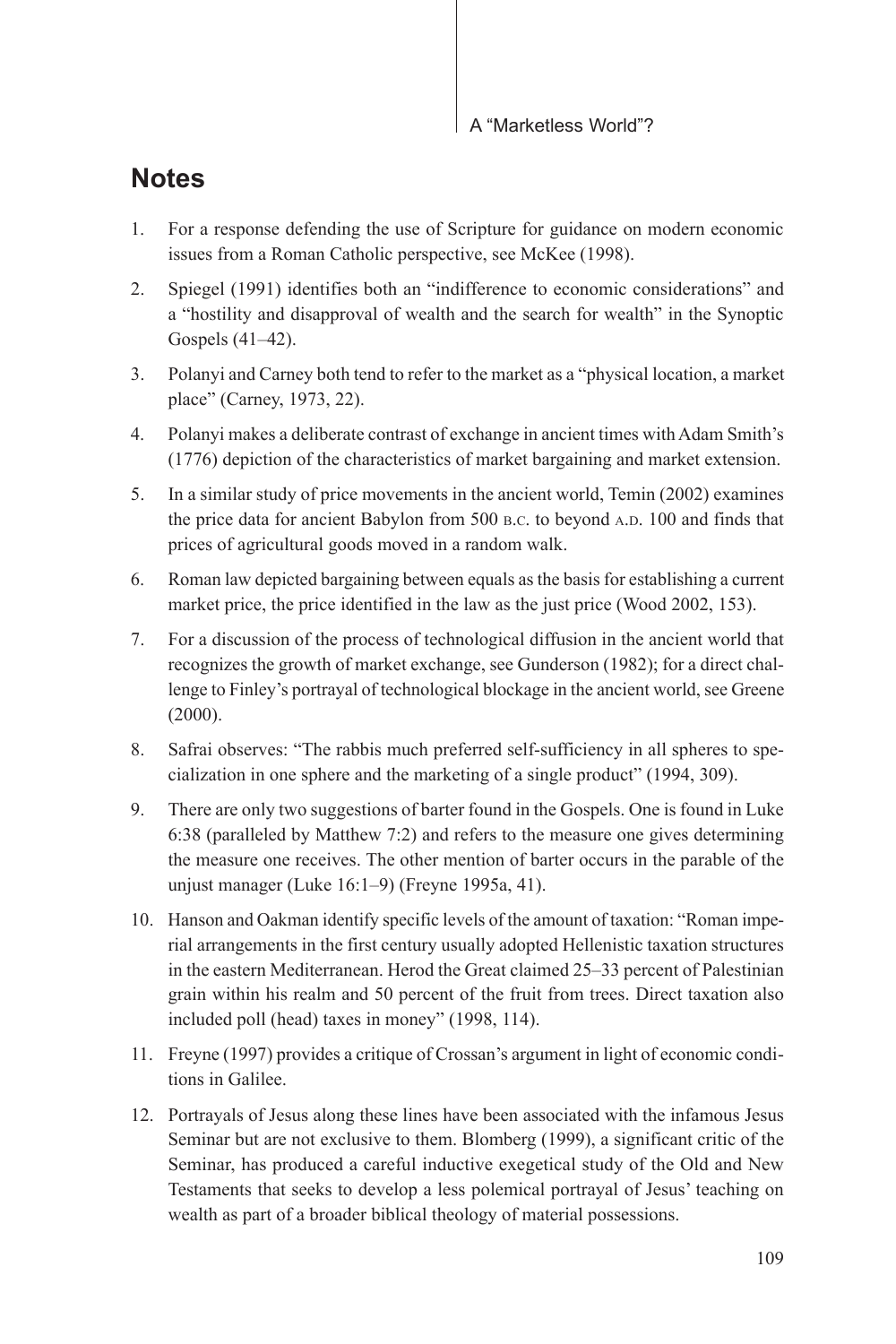- 13. For a discussion of the language of gift exchange in the Synoptic Gospels, see Stansell (2002).
- 14. Indeed, Schneider recognizes the overall thrust of Jesus' teaching on wealth and possessions and qualifies his argument while affirming the place of the pursuit of economic returns:

Quite obviously, Jesus did not pronounce an unqualified blessing upon economic gain. His life and teachings all demonstrate the conditions for godliness that must exist before our gains become true enlargement of his kingdom, before they become fruitfulness. However, if those conditions have been recreated, then the creative, productive economic life becomes something that is absolutely true to our humanity and to the identity of God. (2002, 190–91)

- 15. Halteman acknowledges the role of interest payments in the parable of the talents but contends that the "notion of interest itself does not imply an understanding of productive capital" (2004, 32). He suggests that interest payments may be warranted in this case as compensation for an uncertain stream of future income. This perspective does not rule out the possibility of interest payments being understood here as economic gain for risk taking in which one party's gain is not another's loss.
- 16. The extent to which there was price convergence for products in the early Roman Empire was limited by the slow speed of both shipping for goods and information flows. Temin observes, "While the price of land was similar in a local region … there is no reason to expect prices of all goods to be uniform across the extensive Roman Empire" (2001, 179) due to delays in the transmission of information and difficulties in shipping goods to certain regions.
- 17. For a discussion of the way in which bargaining and consent are understood in the parable by Patristic authors Jerome and Augustine, see Noell (1998). Augustine's interpretation of the parable stresses the role of consent, consistent with the emphasis found in the Roman law.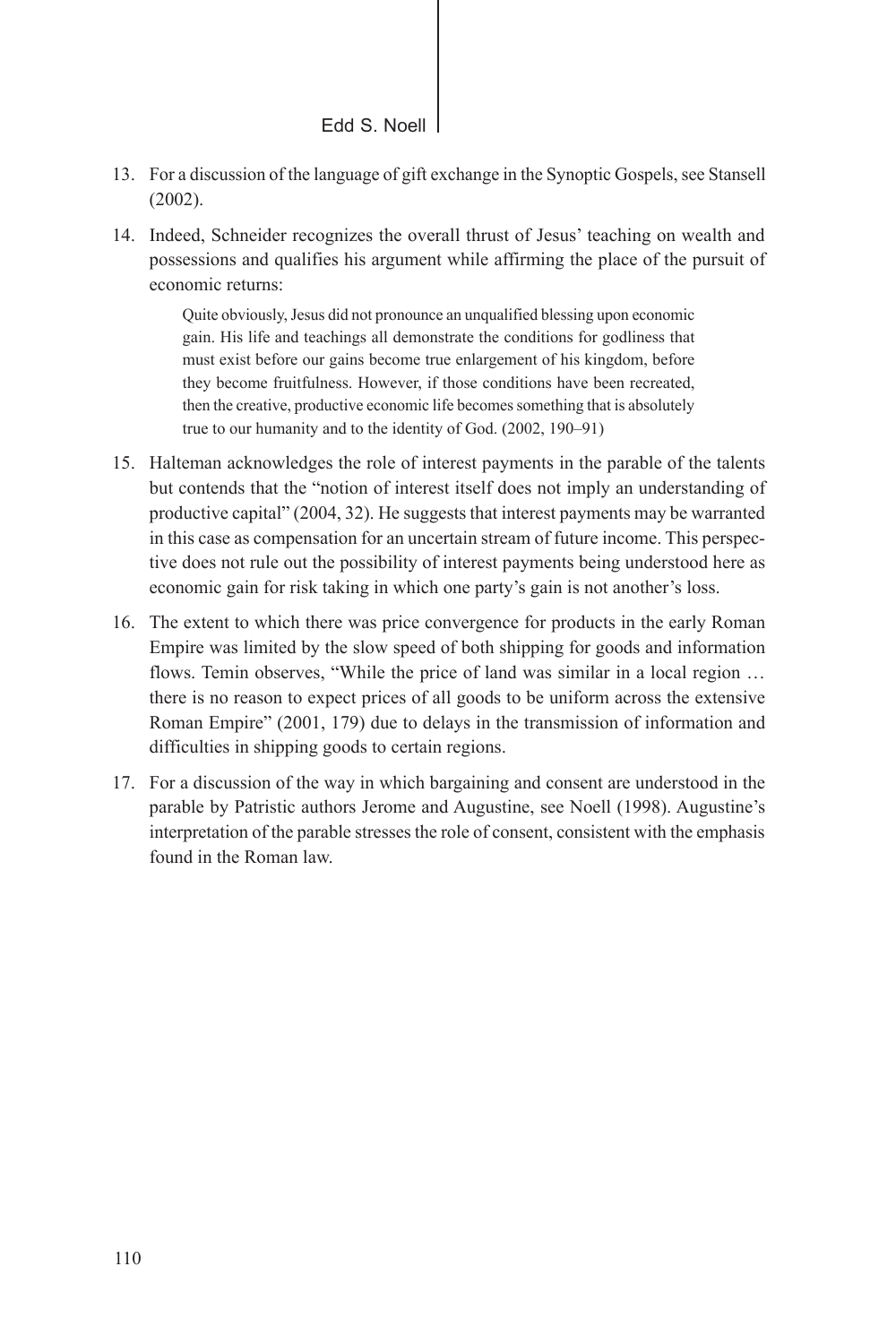### **References**

- Achtemeier, P. J., J. B. Green, and M. M. Thompson. 2001. *Introducing the New Testament*: *Its Literature and Theology*. Grand Rapids: Eerdmans.
- Applebaum, S. 1976. "Economic Life in Palestine." In *The Jewish People in the First Century*: *Historical Geography, Political History, Social, Cultural and Religious Life and Institutions*. Vol. 2. Edited by S. Safrai and M. Stern. Philadelphia: Fortress Press.
- Baeck, L. 1994. *The Mediterranean Tradition in Economic Thought*. London: Routledge.
- Blomberg, C. L. 1999. *Neither Poverty nor Riches: A Biblical Theology of Material Possessions*. Grand Rapids: Eerdmans.
- Carney, T. F. 1973. *The Economies of Antiquity: Controls, Gifts, and Trade*. Lawrence: Coronado Press.
- Crossan, J. D. 1991. *The Historical Jesus: The Life of a Mediterranean Jewish Peasant.*  San Francisco: HarperCollins.
- Dodd, S. D., and G. N. Gotsis. 2000. "Some Economic Implications of Synoptic Gospel Theology: A Short Overview." *History of Economic Ideas*. 8:7–34.
- Finley, M. 1992. *The Ancient Economy*. 2d ed. London: Penguin.
- Freyne, S. 1988. *Galilee, Jesus and the Gospels: Literary Approaches and Historical Investigations*. Philadelphia: Fortress.

———. 1995a. "Herodian Economics in Galilee: Searching for a Suitable Model." In *Modelling Early Christianity: Social-Scientific Studies of the New Testament In Its Context*. Edited by Philip F. Esler. London: Routledge.

———. 1995b. "Jesus and the Urban Culture of Galilee." In *Texts and Contexts: Biblical Texts in Their Textual and Situational Contexts*. Edited by Tord Fornberg and David Hellholm. Oslo: Scandinavian University Press.

———. 1997. "Galilean Questions to Crossan's Mediterranean Jesus." In *Whose Historical Jesus?* Edited by William E. Arnal and Michel Desjardins. Ontario: Wilfrid Laurier University Press.

———. 1998. "The Geography, Politics, and Economics of Galilee and the Quest for the Historical Jesus." In *Studying the Historical Jesus: Evaluations of the State of Current Research*. Edited by Bruce Chilton and Craig A. Evans. Leiden: Brill.

———. 2004. "Galilee and Judea: The Social World of Jesus." In *The Face of New Testament Studies: A Survey of Recent Research*. Edited by Scot McKnight and Grant R. Osborne. Grand Rapids: Baker Academic.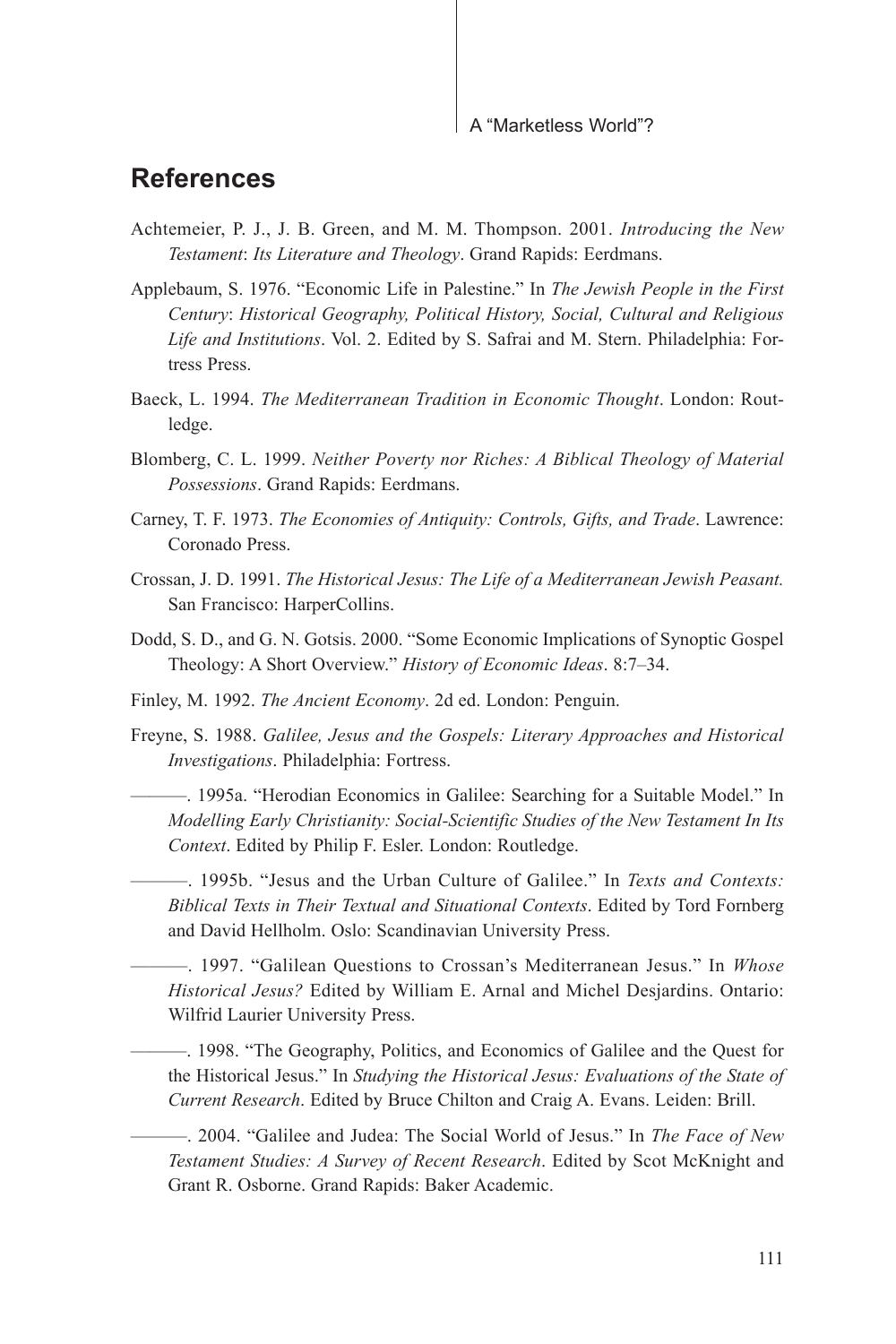- Gordon, B. 1975. *Economic Analysis Before Adam Smith: Hesiod to Lessius*. London: Macmillan.
	- ———. 1989. *The Economic Problem in Biblical and Patristic Thought*. Leiden: Brill.
- Grant, R. 1990. "Early Christianity and Capital." In *The Capitalist Spirit: Toward a Religious Ethic of Wealth Creation*. Edited by Peter L. Berger. San Francisco: Institute for Contemporary Studies.
- Greene, K. 2000. "Technological Innovation and Economic Progress in the Ancient World: M. I. Finley Re-Considered." *Economic History Review.* 53:29–59.
- Gunderson, G. A. 1982. "Economic Behavior in the Ancient World." In *Explorations in the New Economic History: Essays in Honor of Douglass C. North*. Edited by Roger L. Ransom, Richard Sutch, and Gary M. Walton. New York: Academic Press.
- Halteman, J. 2004. "Productive Capital and Christian Moral Teaching." *Faith and Economics*. 44:26–38.
- Hanson, K. C., and D. Oakman. 1998. *Palestine in the Time of Jesus: Social Structures and Social Conflicts*. Minneapolis: Fortress Press.
- Hejeebu, S., and D. McCloskey. 1999. "The Reproving of Karl Polanyi." *Critical Review.* 13:285–314.
- Hengel, M. 1974. *Property and Riches in the Early Church: Aspects of a Social History of Early Christianity*. Philadelphia: Fortress Press.
- Hopkins, K. 1983. "Introduction." *Trade in the Ancient Economy*. Edited by Peter Garnsey, Keith Hopkins, and C. R. Whittaker. Berkeley: University of California Press.
- Horsley, R. A., and J. S. Hanson. 1985. *Bandits, Prophets, and Messiahs: Popular Movements in the Time of Jesus*. Minneapolis: Winston Press.
- Kitsch, T. O. 1998. "Social Justice: The New-Testament Perspective." In *Ancient and Medieval Economic Ideas and Concepts of Social Justice*. Edited by S. Todd Lowry and B. Gordon. Leiden: Brill.
- Malina, B. J. 1987 "Wealth and Poverty in the New Testament and Its World." *Interpretation.* 41:354–67.
	- ———. 1997. "Embedded Economics: The Irrelevance of Christian Fictive Domestic Economy." *The Forum for Social Economics* 26:1–20.

———. 2001. *The New Testament World: Insights from Cultural Anthropology.* 3d ed. Louisville: Westminster John Knox Press.

Marx, W. G. 1979. "Money Matters in Matthew." *Bibliotheca Sacra*. 136:148–57.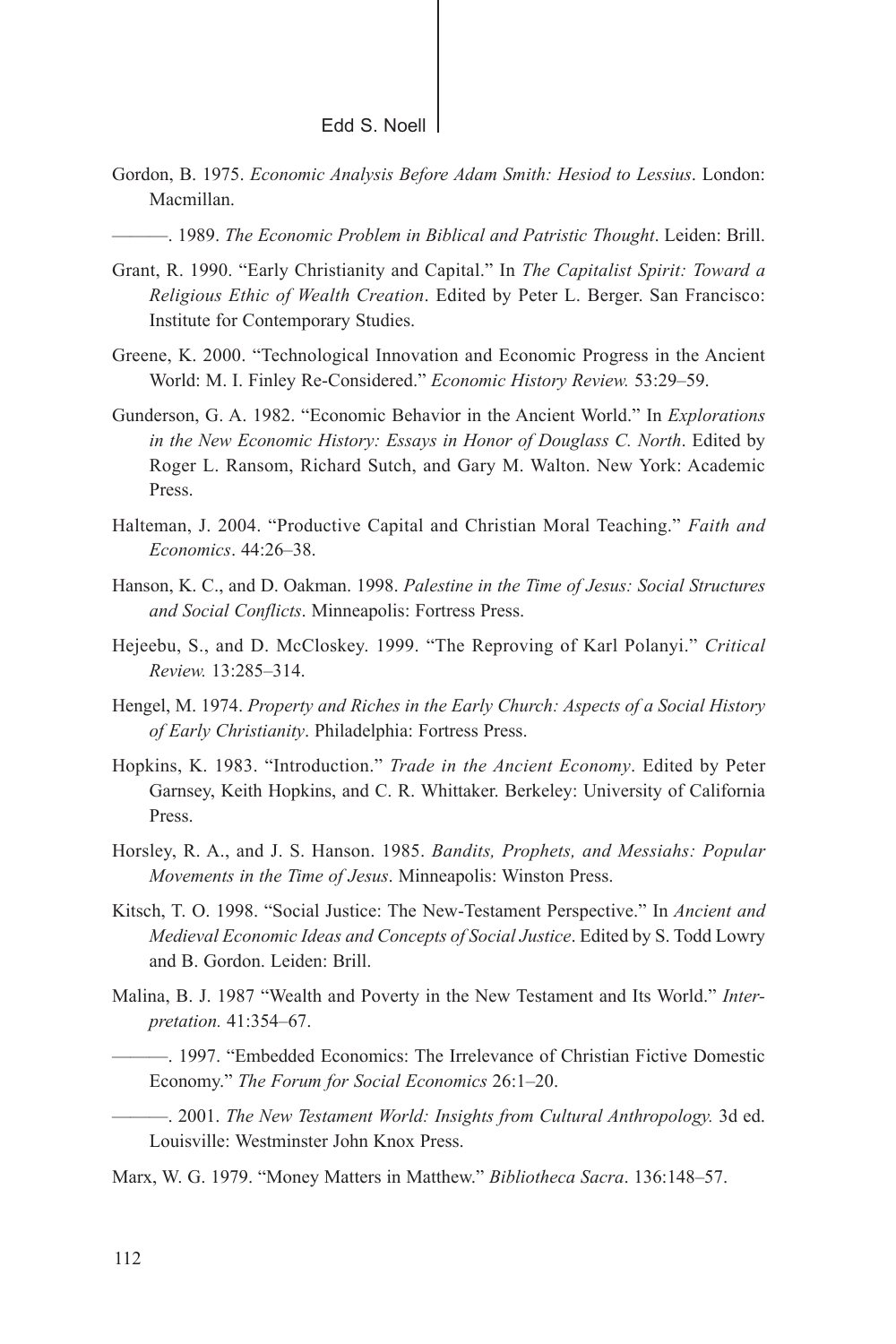- McKee, A. 1998. "A Rejoinder to Malina on Biblical Economics." *The Forum for Social Economics*. 27:61–65.
- Meier, J. P. 2001. *A Marginal Jew: Rethinking the Historical Jesus*. Vol. 3: *Companions and Competitors*. New York: Doubleday.
- Neale, W. G. 1957. "The Market in Theory and History." In *Trade and Markets in the Early Empires*. Edited by Karl Polanyi, C. M. Arensberg, and H. W. Pearson. New York: Free Press.
- Noell, E. S. 1998. "Bargaining, Consent, and the Just Wage in the Sources of Scholastic Economic Thought." *Journal of the History of Economic Thought* 20:467–78.
- North, D. C. 1978. "Structure and Performance: The Task of Economic History." *Journal of Economic Literature* 16:963–78.
- ———. 1981. *Structure and Change in Economic History*. New York: W. W. Norton.
- ———. 1991. "Institutions." *Journal of Economic Perspectives* 5:97–112.
- ———. 1996. "Markets and Other Allocation Systems in History: The Challenge of Karl Polanyi." In *Economic Sociology*. Edited by Richard Swedberg. Cheltenham: Edward Elgar.
- Oakman, D. 1996. "The Ancient Economy." In *The Social Sciences and New Testament Interpretation*. Edited by Richard L. Rohrbaugh. Peabody: Hendrickson.
- Perkins, P. 1994. "Does the New Testament Have an Economic Message?" In *Wealth in Western Thought: The Case For and Against Riches*. Edited by Paul G. Schervish. Westport: Praeger.
- Polanyi, K. 1944. *The Great Transformation.* New York: Farrar & Rinehart.
- Polanyi, K., C. M. Arensberg, and H. W, Pearson, ed. 1957. *Trade and Market in the Early Empires: Economies in History and Theory*. New York: Free Press.
- Rae, S. 2002. "Views of Wealth in the Bible and the Ancient World." *Religion and Liberty* 2, no. 6:6–8.
- Riches, J. K. 1996. "The Social World of Jesus." *Interpretation*. 50:383–93*.*
- Safrai, Z. 1994. *The Economy of Roman Palestine*. London: Routledge.
- Schmidt, T. E. 1987. *Hostility to Wealth in the Synoptic Gospels*. Sheffield: JSOT Press.
- Schneider, J. R. 1994. *Godly Materialism: Rethinking Money & Possessions*. Downers Grove: InterVarsity.
	- ———. 2002. *The Good of Affluence: Seeking God in a Culture of Wealth.* Grand Rapids: Eerdmans.